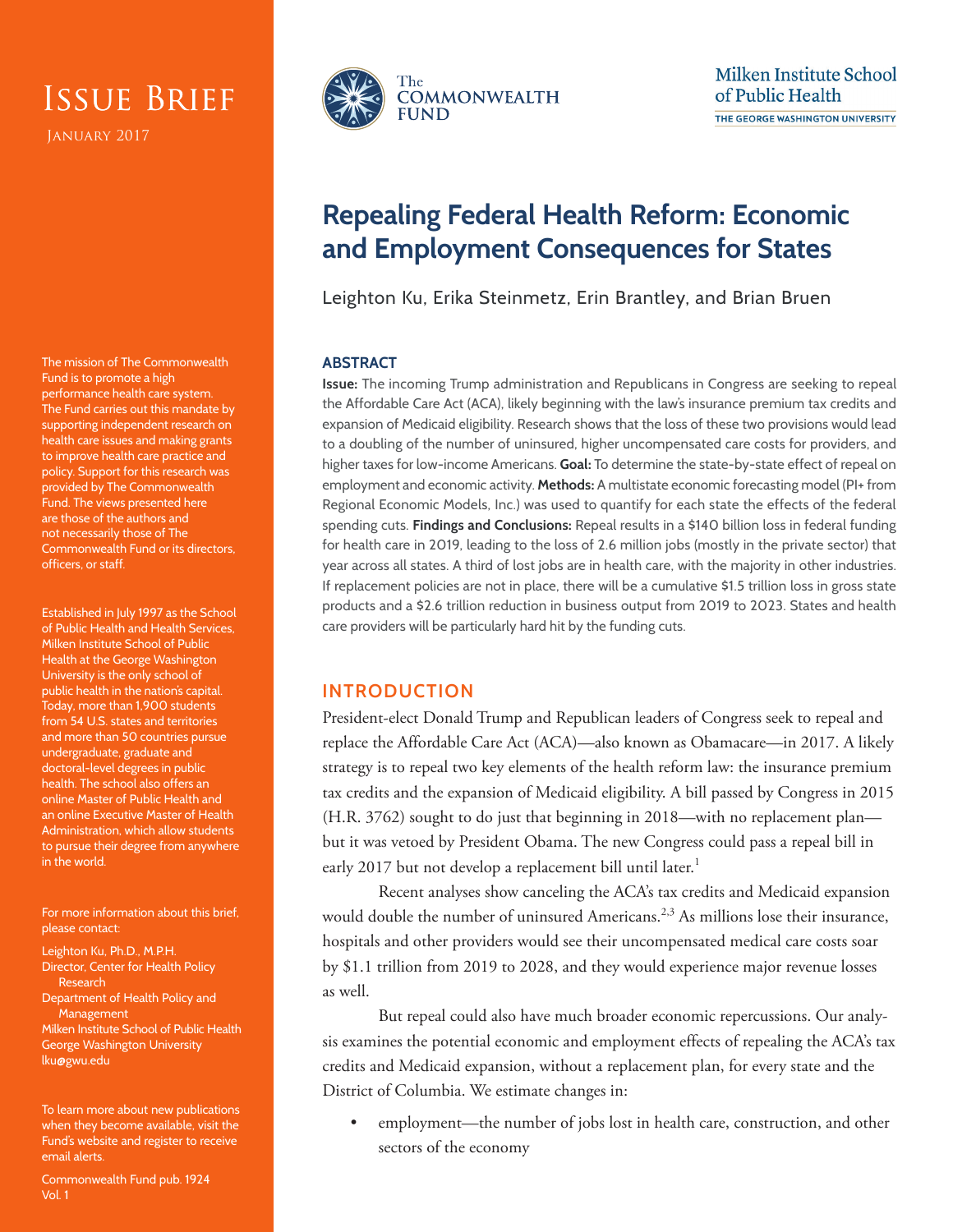- economic activity, such as state gross product (the state equivalent of national gross domestic product) and business output
- state and local tax revenues.

#### **POLICY BACKGROUND**

Although the ACA dramatically lowered the number of uninsured,<sup>4,5</sup> Republican leaders believe that the law is harmful and are committed to its repeal.<sup>6</sup> A plausible scenario is that, in 2017, Congress passes a budget resolution requiring the repeal of key ACA provisions. This would be accomplished through a reconciliation bill that could be passed by simple majorities in the House of Representatives and the Senate—the strategy used to pass H.R. 3762 in 2015. Numerous Republican replacement policies have been suggested, though a consensus has yet to emerge.<sup>7</sup> Thus, Congress may pass repeal in early 2017, with implementation delayed for a couple of years, but replacement policies are likely to be developed much later.

Because plans for replacement are unresolved, we focus on the repeal of federal premium tax credits and Medicaid expansion. Key elements of the current policies are:

- *• Federal premium tax credits.* These help those with low to moderate incomes (100 percent to 400 percent of poverty) who purchase Qualified Health Plans in the health insurance marketplaces. Most are provided as advance premium tax credits paid directly to the insurance plans, so consumers pay only the difference between their tax credits and actual plan premiums. The tax credit varies with income, with higher credits for those with the lowest incomes.
- *• Federal payments to states for expanding Medicaid eligibility.* These aid individuals newly eligible for Medicaid under the ACA: nonelderly adults with incomes below 138 percent of the federal poverty level. Because the Supreme Court ruled in 2012 that states cannot be required to expand eligibility, 31 states and the District of Columbia have expanded Medicaid while 19 states have not. The federal government covers nearly all the costs of covering newly eligible adults through 2016, with matching rates declining to 90 percent by  $2020.<sup>8</sup>$

### **HOW FEDERAL HEALTH FUNDING STIMULATES JOBS AND STATE ECONOMIES**

Health care will comprise almost one-fifth (18.5%) of the nation's economy by 2019.<sup>9</sup> As such, major changes to health care will reverberate across other parts of the economy.

These economic consequences can be projected by analyzing how funding flows from the federal government to states, consumers, and businesses. As illustrated in Exhibit 1, federal tax credits first flow to health insurers. Most of the money, aside from carriers' overhead, flows to hospitals, clinics, pharmacies, and other providers. Similarly, federal funding supports state Medicaid programs, which pay health care providers. These are the *direct effects* of federal funding.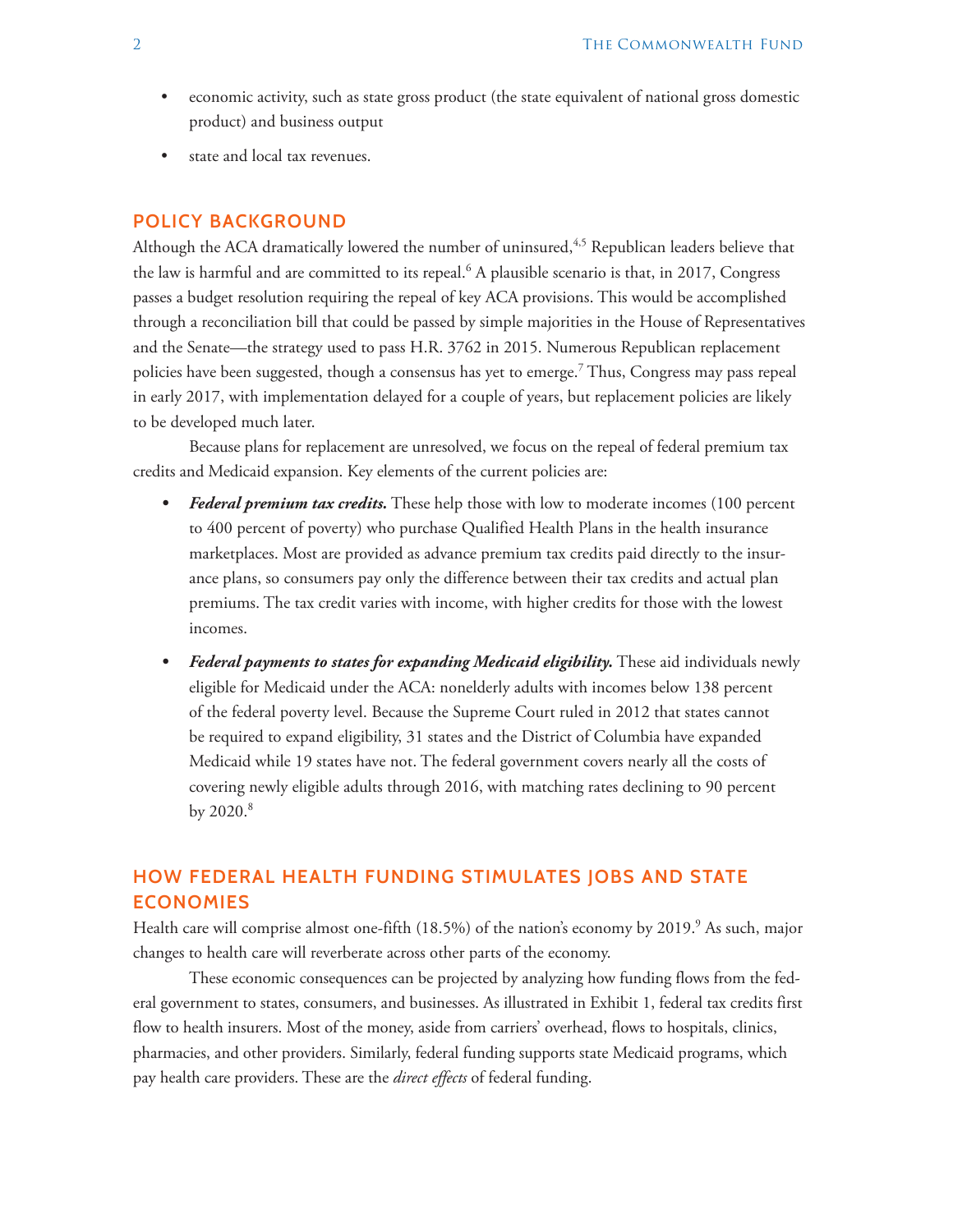

### How Federal Health Funding Flows Through State Economies

Exhibit 1

Most of the revenue earned by health care providers is used to hire and pay staff and to purchase goods and services, like clinic space or medical equipment. In turn, those vendors pay their employees and buy additional goods and services. This is the *indirect effect* of federal funding.

The *induced effect* is manifested as workers use their incomes to pay for food, mortgages, rent, transportation, and other goods and services, which provides income to other businesses.

Federal funding thus initiates an economic cycle that ripples throughout the economy, both within and across state borders. The gains from this cycle also generate additional state and local tax revenues. When federal funds are cut, the results play out in the other direction, triggering losses in employment, economic activity, and state and local revenues.

To conduct our analysis of repeal's potential impact, we first projected the level of federal funding for tax credits and state Medicaid expansions that would be cut through repeal. A multistate economic model (PI+ from Regional Economic Models, Inc.) quantified the effects for each state. (See "[Summary of Study Methods](#page-8-0)" on page 9. Detailed methods and data sources are available in the full version of this analysis, *The Economic and Employment Consequences of Repealing Federal Health Reform: A 50 State Analysis,* available at [https://publichealth.gwu.edu/sites/default/files/downloads/HPM/](https://publichealth.gwu.edu/sites/default/files/downloads/HPM/Repealing_Federal_Health_Reform.pdf) [Repealing\\_Federal\\_Health\\_Reform.pdf.](https://publichealth.gwu.edu/sites/default/files/downloads/HPM/Repealing_Federal_Health_Reform.pdf))

It is important to note that other health policy changes, or even changes to tax policy, could modify our projections. We focus on these two repeal policies alone because it is not yet clear what additional policy changes might be advanced.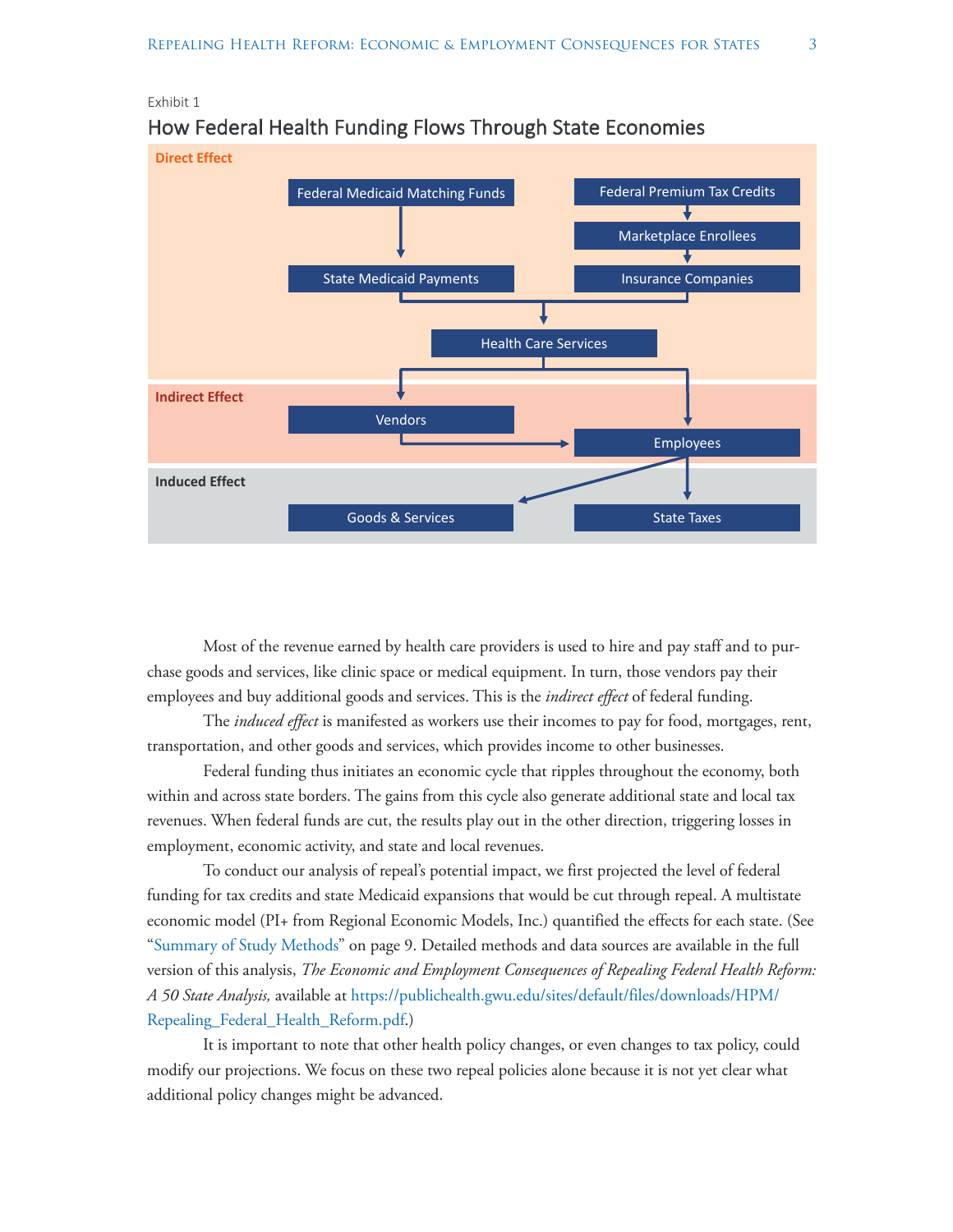#### **FINDINGS ABOUT POTENTIAL EFFECTS**

As seen in Exhibit 2, repeal results in a \$140 billion cut in federal funding for health care in 2019. This in turn leads to about 2.6 million jobs lost that year, rising to nearly 3 million by 2021. A third of these lost jobs are in health care, but the majority is in other industries such as construction, real estate, retail trade, and finance. Nearly all are private-sector jobs.

#### Exhibit 2

|                                           | 2019        | 2020        | 2021        | 2022        | 2023        | Total<br>2019-23 |
|-------------------------------------------|-------------|-------------|-------------|-------------|-------------|------------------|
| Federal Funding Cut (billions of \$)      | $-$ \$139.5 | $-$ \$150.0 | $-$ \$161.5 | $-5172.0$   | $-$ \$184.0 | $-$ \$807.0      |
| Total Employment Lost (thousands of jobs) | $-2,599$    | $-2,854$    | $-2.978$    | $-2,924$    | $-2,857$    | N/A              |
| Private Employment                        | $-2,535$    | $-2,754$    | $-2,857$    | $-2,796$    | $-2,727$    | N/A              |
| <b>Health Care</b>                        | $-912$      | $-942$      | $-974$      | $-984$      | $-1,003$    | N/A              |
| <b>Construction &amp; Real Estate</b>     | $-292$      | $-385$      | $-410$      | $-383$      | $-340$      | N/A              |
| Retail Trade                              | $-261$      | $-275$      | $-282$      | $-275$      | $-268$      | N/A              |
| Finance & Insurance                       | $-159$      | $-165$      | $-168$      | $-163$      | $-159$      | N/A              |
| All Other Private                         | $-912$      | -988        | $-1,023$    | $-991$      | -957        | N/A              |
| Public Employment                         | -63         | $-100$      | $-120$      | $-128$      | $-130$      | N/A              |
| Business Output Lost (billions of \$)     | $-$ \$440.5 | $-$ \$502.7 | $-$ \$542.7 | $-$ \$551.6 | $-$ \$555.3 | $-$ \$2,592.7    |
| Gross State Product Lost (billions of \$) | $-$ \$255.9 | $-5292.1$   | $-$ \$316.2 | $-5322.6$   | $-$ \$326.1 | $-51,512.8$      |
| State & Local Taxes Lost (billions of \$) | $-58.2$     | $-59.3$     | $-510.1$    | $-$10.3$    | $-510.4$    | $-548.4$         |

# Repeal of Both Premium Tax Credits and Medicaid Expansion: Potential National Impact

Source: George Washington University analyses.

If replacement policies are not in position, state economic losses will rise. From 2019 to 2023, there will be a cumulative \$1.5 trillion loss in gross state products and a \$2.6 trillion reduction in business output (combined transactions at the production, wholesale, and retail levels).

State and local tax revenues also will fall during this period, dropping by \$48 billion. State and local governments could be faced with declining revenues, and safety-net health care providers would see their uncompensated care costs rise sharply as millions of people lose their insurance.

The effects are similar but smaller when the two repeal elements are considered separately. Exhibit 3 shows that tax credit repeal cuts federal funding by \$341 billion from 2019 to 2023. This leads to 1.1 million fewer jobs in 2019 alone. Gross state products shrink by \$623 billion over five years and state and local tax revenues fall by \$21 billion.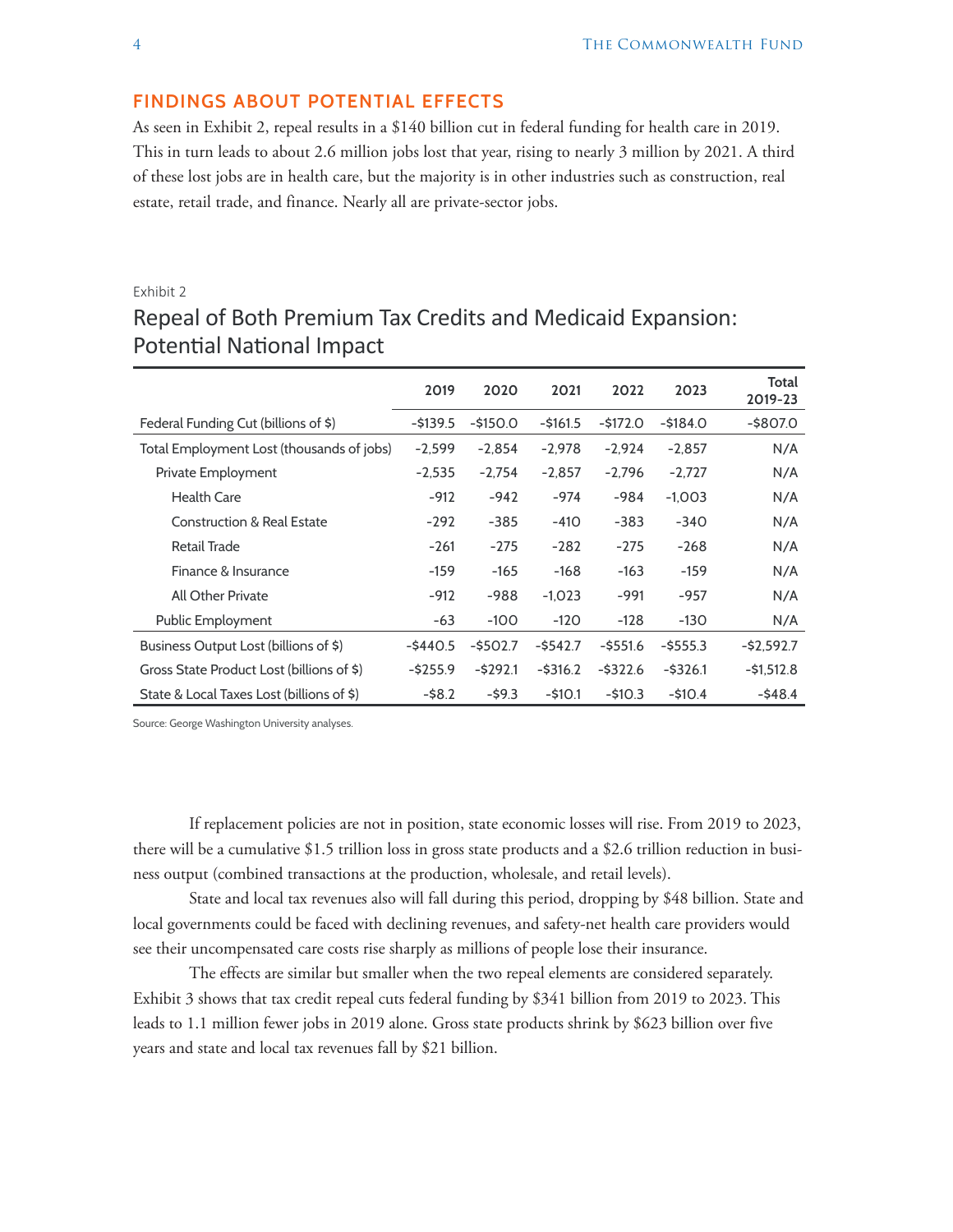|                                           | 2019       | 2020        | 2021        | 2022        | 2023      | Total<br>2019-23 |
|-------------------------------------------|------------|-------------|-------------|-------------|-----------|------------------|
| Federal Funding Cut (billions of \$)      | $-$ \$61.0 | $-$ \$65.0  | $-568.8$    | $-571.8$    | -\$74.8   | $-$ \$341.3      |
| Total Employment Lost (thousands of jobs) | $-1,105$   | $-1,202$    | $-1,232$    | $-1,184$    | $-1,121$  | N/A              |
| Private Employment                        | $-1,077$   | $-1,159$    | $-1,181$    | $-1,130$    | $-1,068$  | N/A              |
| <b>Health Care</b>                        | $-369$     | $-377$      | $-382$      | $-377$      | $-373$    | N/A              |
| <b>Construction &amp; Real Estate</b>     | $-125$     | $-164$      | $-172$      | $-157$      | $-134$    | N/A              |
| <b>Retail Trade</b>                       | $-109$     | $-114$      | $-115$      | $-109$      | $-103$    | N/A              |
| Finance & Insurance                       | -88        | $-91$       | $-91$       | -88         | -85       | N/A              |
| All Other Private                         | $-386$     | $-414$      | $-421$      | $-399$      | $-373$    | N/A              |
| Public Employment                         | $-27$      | $-43$       | -51         | $-53$       | -53       | N/A              |
| Business Output Lost (billions of \$)     | -\$188.4   | $-$ \$212.5 | $-5225.2$   | $-5224.0$   | $-5218.6$ | $-$1,068.7$      |
| Gross State Product Lost (billions of \$) | $-5109.3$  | $-5123.4$   | $-$ \$131.1 | $-$ \$130.9 | $-5128.3$ | $-$ \$623.0      |
| State & Local Taxes Lost (billions of \$) | $-$ \$3.7  | $-54.1$     | $-54.4$     | $-54.4$     | $-54.3$   | $-520.9$         |

## Exhibit 3 Repeal of Premium Tax Credits Only: Potential National Impact

Source: George Washington University analyses.

Exhibit 4 shows how canceling states' Medicaid expansions lowers federal funding by \$466 billion from 2019 to 2023. This leads to 1.5 million fewer people with jobs in 2019. Moreover, gross state products shrink by nearly \$900 billion and state and local tax revenues drop by \$29 billion.

The majority of these losses occur in the states that have expanded Medicaid (31, plus the District of Columbia), with nearly 1.2 million jobs lost in 2019. However, the 19 states that have not expanded Medicaid also experience major setbacks: collectively, they lose about 338,000 jobs in 2019, even though they do not receive the direct federal matching funds for Medicaid expansion.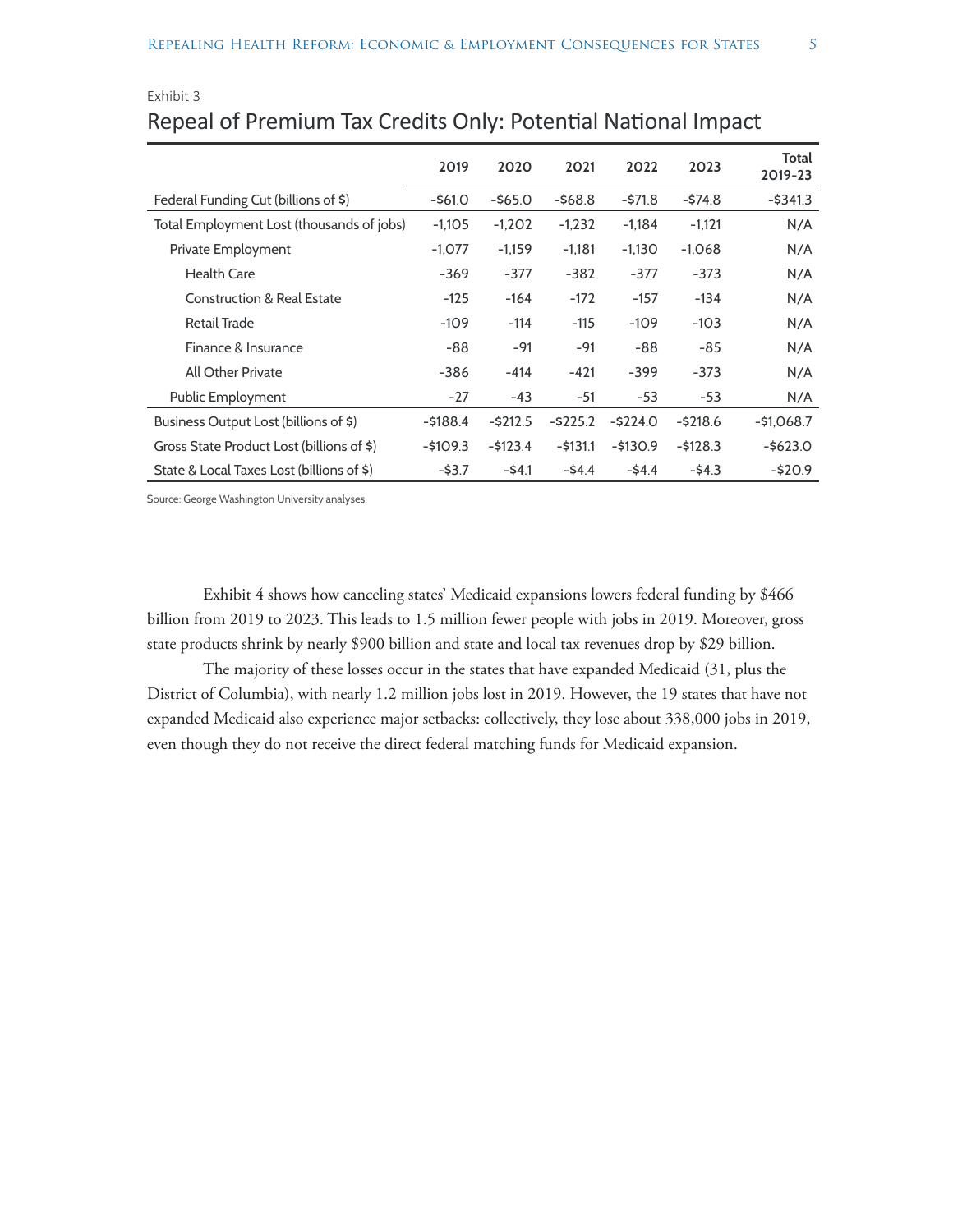#### Exhibit 4

### Repeal of Medicaid Expansion Only: Potential National Impact

|                                           | 2019        | 2020       | 2021        | 2022        | 2023        | Total<br>2019-23 |
|-------------------------------------------|-------------|------------|-------------|-------------|-------------|------------------|
| <b>ALL STATES COMBINED</b>                |             |            |             |             |             |                  |
| Federal Funding Cut (billions of \$)      | $-578.5$    | $-$ \$85.0 | $-592.8$    | $-$100.3$   | $-$109.3$   | $-5465.8$        |
| Total Employment Lost (thousands of jobs) | $-1,495$    | $-1,653$   | $-1,748$    | $-1,744$    | $-1,739$    | N/A              |
| <b>Health Care</b>                        | $-543$      | $-566$     | $-592$      | $-608$      | $-631$      | N/A              |
| All Other                                 | $-952$      | $-1,088$   | $-1,155$    | $-1,136$    | $-1,108$    | N/A              |
| Business Output Lost (billions of \$)     | $-$ \$252.4 | $-5290.4$  | $-$ \$317.9 | $-5328.2$   | $-$ \$337.3 | $-51,526.1$      |
| Gross State Product Lost (billions of \$) | $-$ \$146.7 | $-5168.8$  | $- $185.3$  | $-5192.0$   | $-5198.1$   | $-$ \$891.0      |
| State & Local Taxes Lost (billions of \$) | $-54.7$     | $-$ \$5.4  | $-56.0$     | $-56.2$     | $-56.4$     | $-528.7$         |
| 31 STATES AND DC EXPANDING MEDICAID       |             |            |             |             |             |                  |
| Federal Funding Cut (billions of \$)      | $-578.5$    | $-$ \$85.0 | $-592.8$    | $-$100.3$   | $-$109.3$   | $-$ \$465.8      |
| Total Employment Lost (thousands of jobs) | $-1,158$    | $-1,277$   | $-1,354$    | $-1,361$    | $-1,369$    | N/A              |
| <b>Health Care</b>                        | $-451$      | $-470$     | $-492$      | $-506$      | $-527$      | N/A              |
| All Other                                 | $-707$      | $-808$     | $-862$      | $-855$      | $-842$      | N/A              |
| Business Output Lost (billions of \$)     | $-$ \$195.0 | $-5223.9$  | $-5245.7$   | $-$ \$255.5 | $-5264.8$   | $-$1,185.0$      |
| Gross State Product Lost (billions of \$) | $-$114.0$   | $-$130.9$  | $-$144.1$   | $-$150.4$   | $-$156.5$   | $-5695.8$        |
| State & Local Taxes Lost (billions of \$) | $-$ \$3.8   | $-54.3$    | $-54.7$     | $-$ \$5.0   | $-55.2$     | $-522.9$         |
| <b>19 STATES NOT EXPANDING MEDICAID</b>   |             |            |             |             |             |                  |
| Federal Funding Cut (billions of \$)      | \$0.0       | \$0.0      | \$0.0       | \$0.0       | \$0.0       | \$0.0            |
| Total Employment Lost (thousands of jobs) | $-338$      | $-376$     | $-394$      | $-383$      | $-369$      | N/A              |
| <b>Health Care</b>                        | $-86$       | $-90$      | $-93$       | $-95$       | $-97$       | N/A              |
| All Other                                 | $-251$      | $-287$     | $-301$      | $-288$      | $-272$      | N/A              |
| Business Output Lost (billions of \$)     | $-$ \$53.2  | $-561.8$   | $-567.1$    | $-$67.6$    | $-567.4$    | $-$ \$317.1      |
| Gross State Product Lost (billions of \$) | $-$ \$32.7  | $-$ \$37.9 | $-541.2$    | $-541.7$    | $-541.7$    | $-$ \$195.2      |
| State & Local Taxes Lost (billions of \$) | $-$1.0$     | $-$ \$1.1  | $-51.2$     | $-51.2$     | $-51.2$     | $-55.8$          |

Source: George Washington University analyses.

For example, although Utah has not expanded Medicaid, federal repeal causes the state to lose nearly 9,000 jobs in 2019 (Exhibit 5). Medicaid expansion in other states—like nearby Colorado, Arizona, Nevada, New Mexico, and California—spurs economic growth in those states. But because businesses and individuals there also buy goods and services from Utah firms, Utah's economy benefits, too. Ending Medicaid expansion therefore creates losses for Utah and other nonexpanding states.

Data for eight selected states, five of which have expanded Medicaid and three of which have not, are shown in Exhibit 5. In the five expansion states, the majority of lost jobs and economic activity are caused by Medicaid expansion repeal. In the other three states, the majority of losses are caused by tax credit repeal. Nonetheless, all eight states experience serious losses when tax credits and Medicaid expansions disappear. [Appenditx Tables A1 to A4,](#page-11-0) at the end of this brief, summarize results for every state.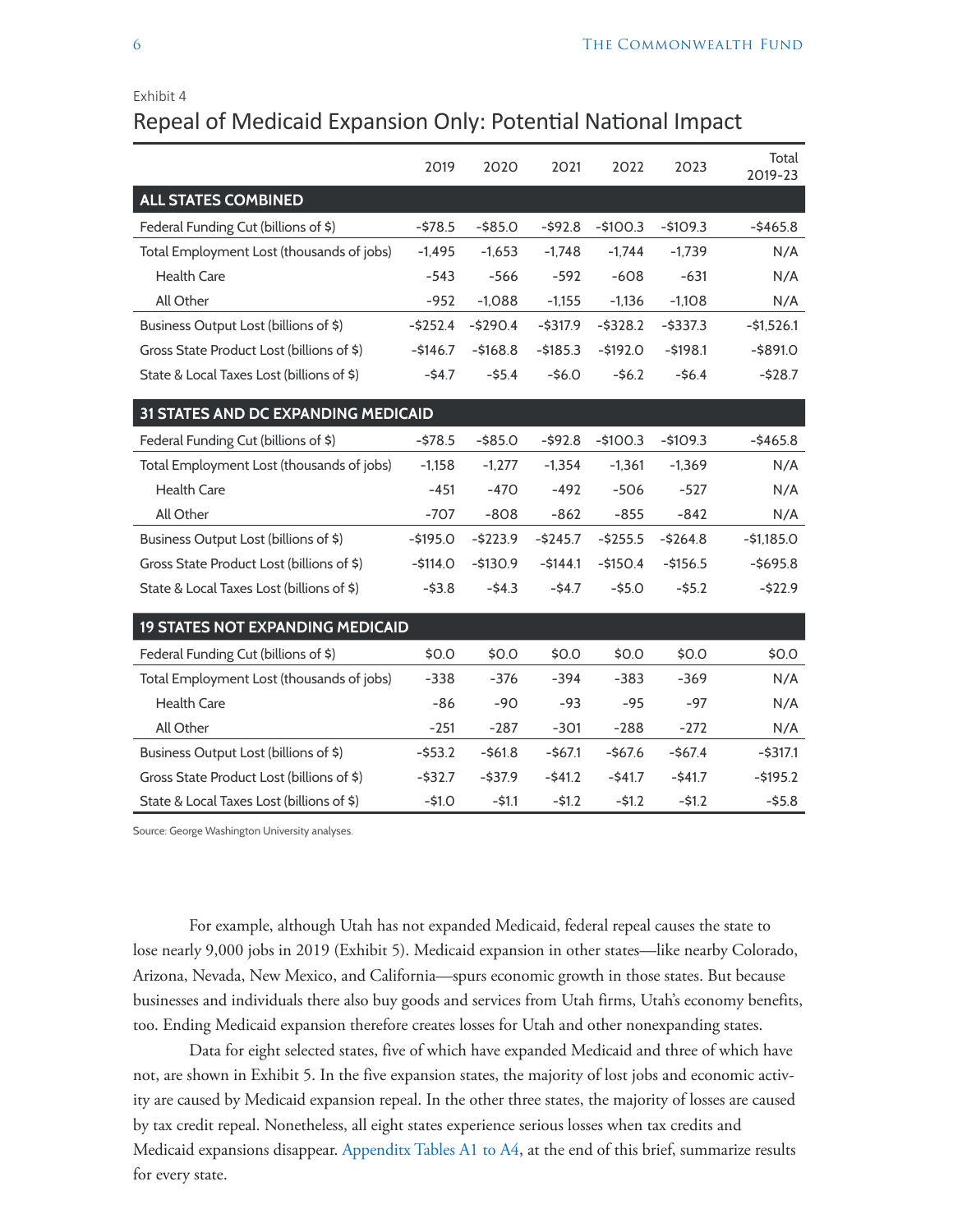### Exhibit 5 Summary of Potential Consequences for Eight Selected States

|                                                                 | Arizona <sup>*</sup> | Florida             | Maine     | New York*          | $Ohio^*$    | Pennsyl-<br>vania <sup>*</sup> | Utah       | West<br>Virginia*      |
|-----------------------------------------------------------------|----------------------|---------------------|-----------|--------------------|-------------|--------------------------------|------------|------------------------|
| <b>REPEAL OF TAX CREDITS &amp;</b><br><b>MEDICAID EXPANSION</b> |                      |                     |           |                    |             |                                |            |                        |
| Federal Funding Cut, 2019-23<br>(billions of \$)                | $-56.8$              | $-554.4$            | $-52.7$   | $-515.5$           | $-534.9$    | $-536.9$                       | $-53.4$    | $-57.2$                |
| Employment Lost in 2019                                         |                      |                     |           |                    |             |                                |            |                        |
| <b>Total Employment Lost</b><br>(thousands of jobs)             | $-33.9$              | $-181.0$            | $-13.1$   | $-130.7$           | $-126.3$    | $-137.2$                       | $-18.6$    | $-16.5$                |
| <b>Health Care</b>                                              | $-10.5$              | $-64.2$             | $-5.0$    | $-47.7$            | $-49.7$     | $-57.0$                        | $-4.9$     | $-7.2$                 |
| All Other                                                       | $-23.4$              | $-116.8$            | $-8.1$    | $-83.0$            | $-76.6$     | $-80.2$                        | $-13.7$    | $-9.3$                 |
| Economic Activity Lost, 2019-23                                 |                      |                     |           |                    |             |                                |            |                        |
| Business Output Lost (billlions of \$)                          |                      | $-529.11 - 5146.46$ | $-512.09$ | $-5154.11$         |             | $-5119.52 - 5128.93$           | -\$17.18   | $-$ \$15.97            |
| Gross State Product Lost (billions of \$)                       | $-$17.67$            | $-$ \$90.42         | $-56.88$  | $-589.67$          | $-569.52$   | $-576.47$                      | $-$10.07$  | $-59.12$               |
| State & Local Taxes Lost (billions of \$)                       | $-50.53$             | $-53.03$            | $-50.27$  | $-$ \$3.55         | $-52.20$    | $-52.42$                       | $-50.31$   | $-50.35$               |
| <b>REPEAL OF TAX CREDITS ONLY</b>                               |                      |                     |           |                    |             |                                |            |                        |
| Federal Funding Cut, 2019-23<br>(billions of \$)                | $-53.6$              | $-554.4$            | $-52.7$   | $-52.7$            | $-$ \$5.4   | $-59.9$                        | $-53.4$    | $-51.4$                |
| Employment Lost in 2019                                         |                      |                     |           |                    |             |                                |            |                        |
| <b>Total Employment Lost</b><br>(thousands of jobs)             | $-13.7$              | $-140.3$            | -7.0      | $-44.5$            | $-38.7$     | $-46.5$                        | $-9.8$     | $-5.9$                 |
| <b>Health Care</b>                                              | $-4.3$               | $-52.7$             | $-2.7$    | $-13.4$            | $-13.1$     | $-16.7$                        | $-3.0$     | $-2.4$                 |
| All Other                                                       | $-9.4$               | $-87.6$             | $-4.3$    | $-31.1$            | $-25.6$     | $-29.9$                        | $-6.8$     | $-3.5$                 |
| Economic Activity Lost, 2019-23                                 |                      |                     |           |                    |             |                                |            |                        |
| Business Output Lost (billlions of \$)                          | $-511.24$            | $-$ \$115.47        | $-56.25$  | $-554.03$          | $-537.26$   | $-$ \$44.80                    | $-$ \$8.53 | $-55.78$               |
| Gross State Product Lost (billions of \$)                       | $-56.84$             | $-571.08$           | $-53.64$  | $-$ \$30.59        | $-521.32$   | $-526.16$                      | $-$5.07$   | $-53.26$               |
| State & Local Taxes Lost (billions of \$)                       | $-50.21$             | $-52.38$            | $-50.14$  | $-51.21$           | $-$0.67$    | $-50.83$                       | $-50.16$   | $-50.12$               |
| <b>REPEAL OF MEDICAID</b><br><b>EXPANSION ONLY</b>              |                      |                     |           |                    |             |                                |            |                        |
| Federal Funding Cut, 2019-23<br>(billions of \$)                | $-$ \$3.2            | \$0.0               | \$0.0     | $-512.8$           | $-529.5$    | $-526.9$                       | \$0.0      | $-55.8$                |
| Employment Lost in 2019                                         |                      |                     |           |                    |             |                                |            |                        |
| <b>Total Employment Lost</b><br>(thousands of jobs)             | $-20.3$              | $-40.8$             | $-6.0$    | $-86.3$            | $-87.6$     | $-90.7$                        | $-8.8$     | $-10.6$                |
| Health Care                                                     | $-6.3$               | $-11.5$             | $-2.2$    | $-34.4$            | $-36.5$     | $-40.3$                        | $-1.9$     | $-4.7$                 |
| All Other                                                       | $-14.0$              | $-29.3$             | $-3.8$    | $-51.9$            | $-51.1$     | $-50.4$                        | $-7.0$     | $-5.9$                 |
| Economic Activity Lost, 2019-23                                 |                      |                     |           |                    |             |                                |            |                        |
| Business Output Lost (billlions of \$)                          | $-$17.90$            | $-$ \$31.05         |           | $-55.87 - 5100.27$ | $-$ \$82.29 | $-$ \$84.18                    |            | $-$ \$8.67 $-$ \$10.19 |
| Gross State Product Lost (billions of \$)                       | $-$10.84$            | $-$ \$19.38         | $-53.26$  | $-559.19$          | $-$ \$48.22 | $-$ \$50.34                    | $-55.01$   | $-55.86$               |
| State & Local Taxes Lost (billions of \$)                       | $-50.33$             | $-50.65$            | $-50.13$  | $-52.34$           | $-51.52$    | $-51.59$                       | $-50.16$   | $-50.22$               |

\* States expanding Medicaid.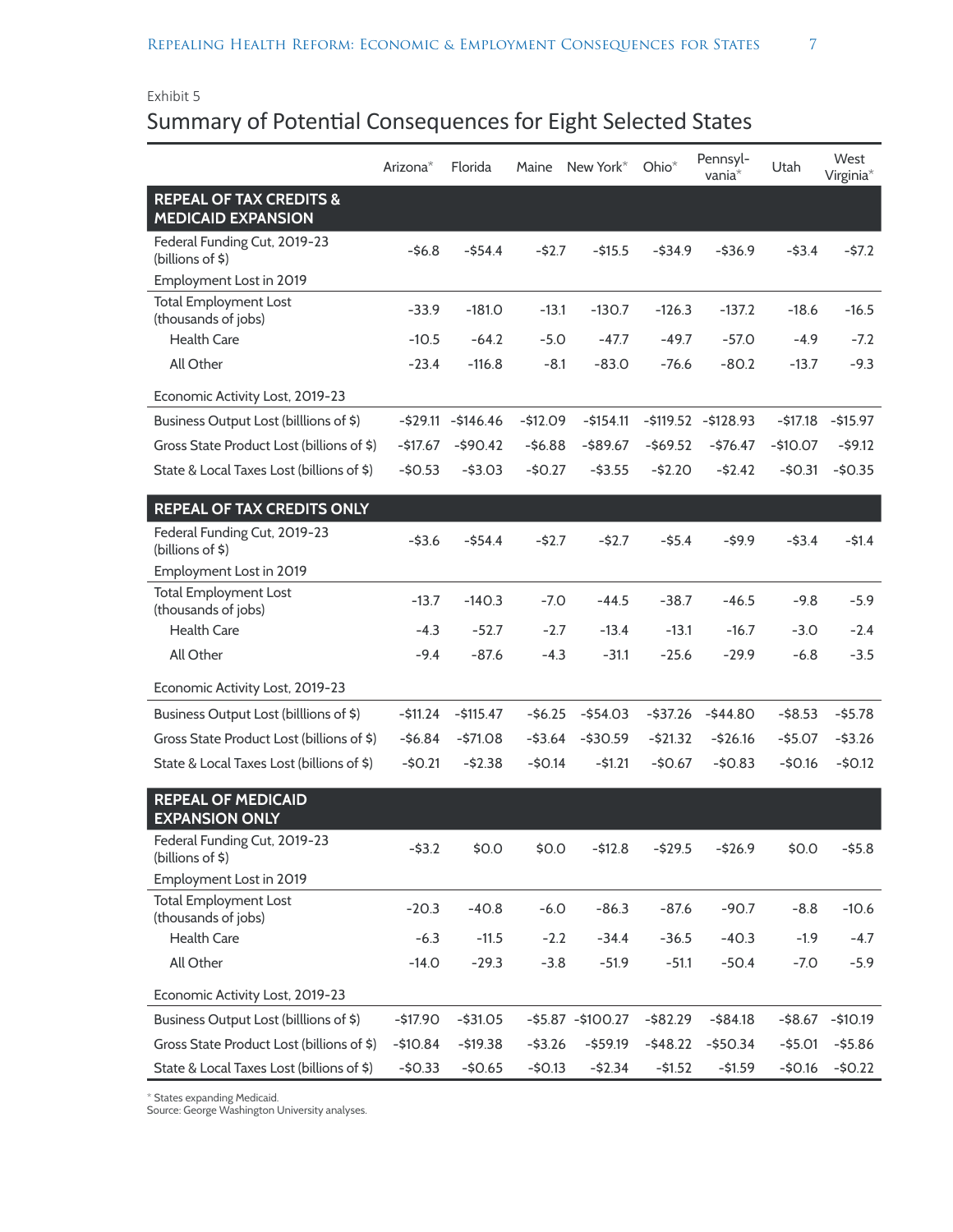#### **DISCUSSION**

Repeal of key parts of the Affordable Care Act would lead to major cuts in federal assistance for health care, thereby triggering major losses in employment and serious economic dislocations in all states. These losses would not be limited to hospitals, clinics, and patients; they would have widespread repercussions for businesses and workers as well, affecting multiple sectors of each state's economy. Because economic benefits and losses flow across state lines, even states that did not expand Medicaid would experience losses if Medicaid expansions were canceled.

These findings are noteworthy in part because of the common (and debunked) concern that Obamacare has been a "job killer."10 Evidence shows that job growth has been robust since the ACA was implemented and the economy has thrived. $^{11}$ 

The economic burdens for states and health care providers will be particularly detrimental. Because they serve so many uninsured and Medicaid patients, safety-net facilities such as hospitals and community health centers could be especially hard hit. Recent studies demonstrate that Medicaid expansions are associated with lower uncompensated care burdens for hospitals and with increased capacity at nonprofit community health centers, signaling the adverse consequences of reversing them.<sup>12,13</sup> In the end, states could be forced to choose between cutting vital services and raising tax rates.

An important question post-repeal will be what policies might replace existing ones. Some conservatives have recommended the broader use of health insurance tax deductions, in lieu of tax credits, whether for all health coverage or specifically for tax-advantaged health savings accounts (HSAs).14 While tax deductions can lower costs for higher-income individuals, who have higher marginal tax rates and already are mostly insured, they offer little help to people with low or moderate incomes, who are far more likely to lose their insurance and access to health care if premium tax credits and Medicaid expansions disappear.

Analyses by the RAND Corporation found that the broader tax deductions recommended by the Trump team during the presidential campaign would increase federal costs, with little gain in insurance coverage.<sup>15</sup> Any savings would primarily help those with higher incomes. The ACA's reforms, on the other hand, target assistance to low- and moderate-income families, who use the savings to meet basic needs like housing, food, and transportation. Moreover, such spending creates greater economic stimulus than tax deductions that disproportionately benefit wealthier individuals, who are likely to shift more money into savings, which is less stimulative.

Another key question is whether additional states would be able to expand their Medicaid programs prior to repeal. Some of these states might be more interested in doing so under a Republican administration if they believe they would have more flexibility in designing their expansion. A related question is whether federal funding for expansion would be continued after repeal goes into effect. Speaker of the House Paul Ryan has proposed converting Medicaid into a block grant that would provide more limited funding to states in the future.<sup>16</sup> Presumably, states' federal block-grant funding levels would be based on federal payments for a baseline period. Would Medicaid expansion funds be included in state baselines under block grants so that states could continue to offer expanded coverage in the future? Such an approach could limit some of the economic damage, but current plans in Congress are not clear.

Recent analyses have indicated that ACA repeal could double the number of uninsured Americans, reduce access to health services, and increase burdens for health care facilities.17,18 This analysis demonstrates that the consequences could extend well beyond the health care system, triggering major reductions in employment and substantial losses in state economic activity and reduced state and local revenues. And these repercussions are likely to reverberate across all states and most sectors of the economy.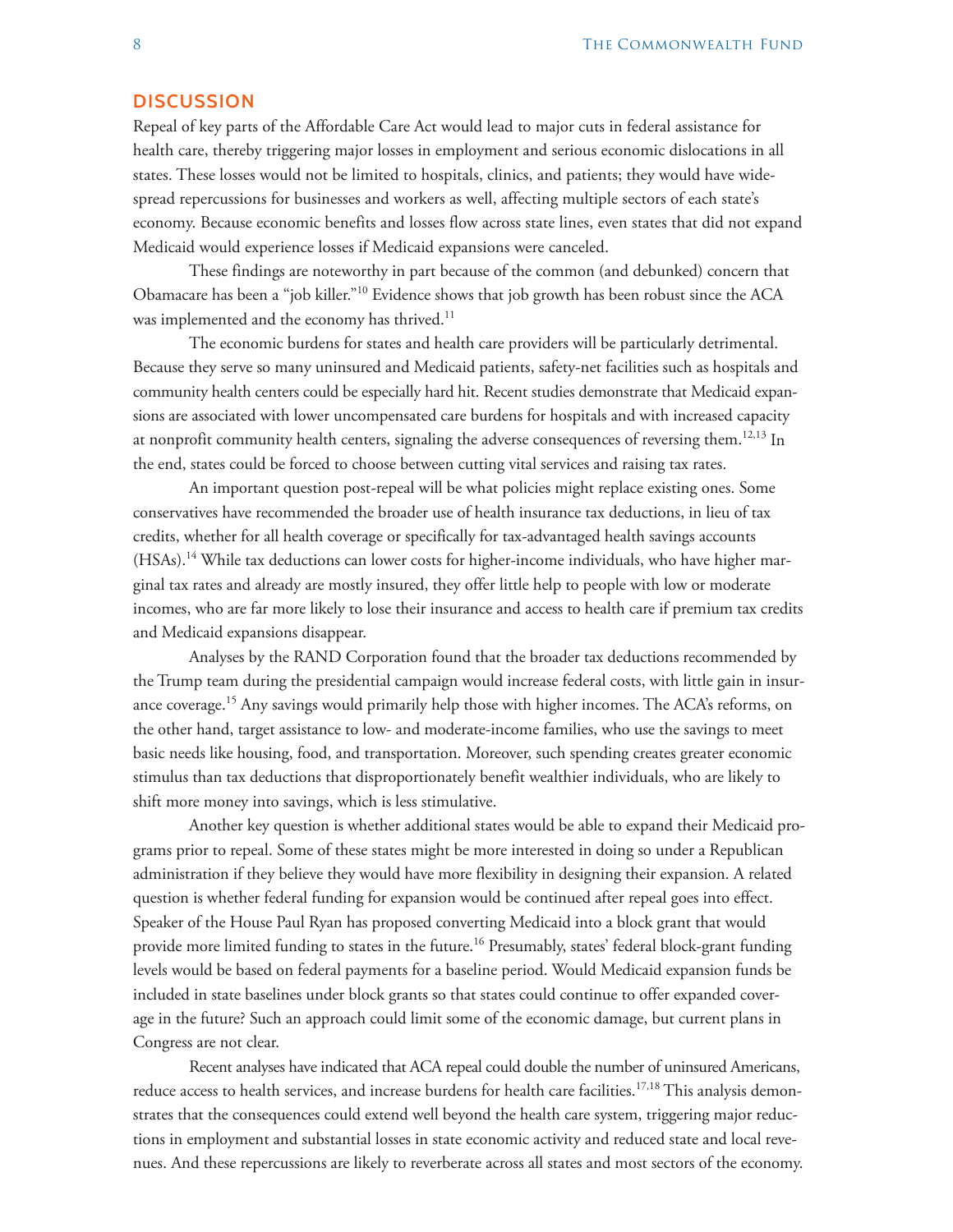#### <span id="page-8-0"></span>**SUMMARY OF STUDY METHODS**

To project federal funding losses for every state and the District of Columbia, we used the most recent data from the U.S. Department of Health and Human Services to estimate baseline 2016 federal expenditures for premium tax credits and federal Medicaid expansion funding. Federal funding losses from calendar years 2019 to 2023 were based on Congressional Budget Office (CBO) baseline projections.19 To be conservative, we did not include projections related to the Affordable Care Act's marketplace cost-sharing reductions or the potential loss of coverage for those already eligible for Medicaid.

State- and year-specific federal funding losses were input into the PI+ (version 2.0) economic forecasting model, developed by Regional Economic Models, Inc.<sup>20</sup> PI+ is a dynamic structural equation model that projects state-level economic and employment forecasts. The model includes elements of input–output, general economic equilibrium, econometric, and economic geography methodologies. The estimated effects are based on differences between a baseline model (control forecast) and models assuming policy changes—in this case, the loss of premium tax credits or federal Medicaid expansion funding. The multiregion model accounts for the flow of funds and goods both within and across states. Most health care is local; patients generally use clinics, hospitals, and pharmacies near their home, but health care income eventually translates into purchases of diverse goods and services, so that funds originating in one state eventually flow across state lines into the interstate economy. We estimate state-level changes in the following measures by calendar year:

- **1. Employment:** Number of full- or part-time jobs that could be added or lost in each state, including private health care, construction, real estate, retail, finance, and insurance jobs and public-sector employment.
- **2. Business output:** Equivalent to the sum of all transactions at production, wholesale, and retail levels in a state.
- **3. Gross state product (GSP):** Net value added within a state. It is the state-level analogue to the gross domestic product for the nation.
- **4. State and local tax revenue:** State and local income, sales, and other taxes.

Business output, GSP, and state and local tax revenues are measured in current (nominal) dollars for their respective calendar years.

#### **Study Limitations**

All projections entail uncertainty. The health care market and the general economy are ever changing. We focus solely on the effects of revoking premium tax credits and Medicaid expansions. If cancellation dates for tax credits or Medicaid expansion are shifted up or down by one year, results should be similar but moved forward or backward in time.

Given current legislative uncertainties, we are unable to account for potential Affordable Care Act replacement policies or other economic policy changes. A recent analysis of the economic effects in California assumed changes in health-related taxes and reached conclusions that were consistent with the national analyses reported here.<sup>21</sup> In an analysis like this, an important question is whether the federal funding that is cut would be used for another purpose; this is also unclear. CBO estimated that H.R. 3762 could have reduced the federal deficit,<sup>22</sup> but alternative uses for these savings were not specified. It did not appear that the federal savings would be rechanneled to help states or support health care. Updated analyses may be possible in the future. The study also did not explicitly model the effects of other provisions that might be considered, such as elimination of some taxes and penalties. However, the California study suggests that the effect of these changes on employment would be modest.

A complete description of this study's methods and data sources is available in the full version of this analysis, *The Economic and Employment Consequences of Repealing Federal Health Reform: A 50 State Analysis,* available at [https://publichealth.gwu.edu/sites/default/files/downloads/](https://publichealth.gwu.edu/sites/default/files/downloads/HPM/Repealing_Federal_Health_Reform.pdf) [HPM/Repealing\\_Federal\\_Health\\_Reform.pdf](https://publichealth.gwu.edu/sites/default/files/downloads/HPM/Repealing_Federal_Health_Reform.pdf).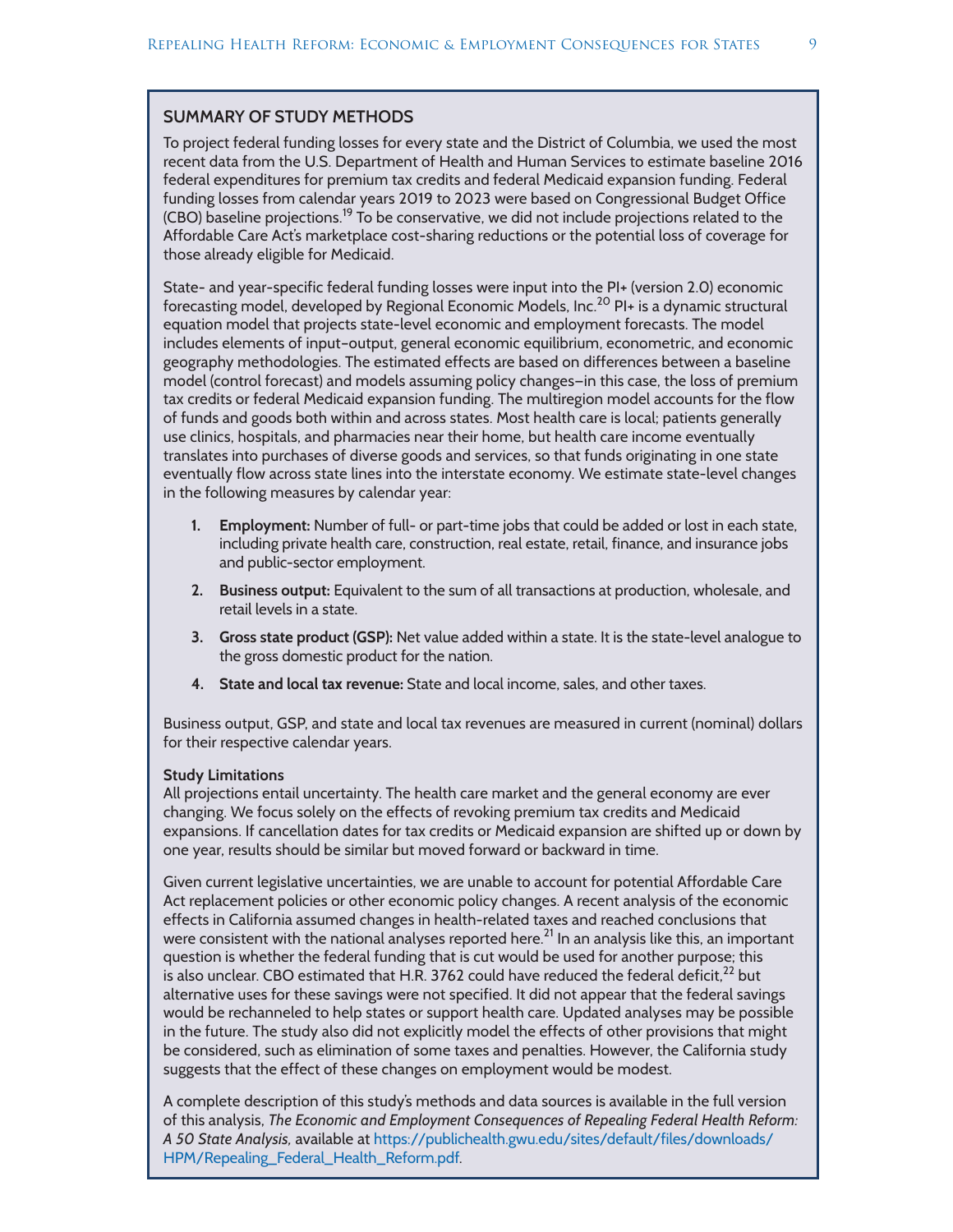**NOTES** 

- <sup>1</sup> R. Bade and B. Everett, ["GOP May Delay Obamacare Replacement for Years,](http://www.politico.com/story/2016/12/obamacare-republicans-repeal-replace-232025)" *Politico*, Dec. 1, 2016.
- <sup>2</sup> L. J. Blumberg M. Buettgens, and J. Holahan, *[Implications of Partial Repeal of the ACA Through](http://www.urban.org/sites/default/files/publication/86236/2001013-the-implications-of-partial-repeal-of-the-aca-through-reconciliation_0.pdf)  [Reconciliation](http://www.urban.org/sites/default/files/publication/86236/2001013-the-implications-of-partial-repeal-of-the-aca-through-reconciliation_0.pdf)* (Urban Institute, Dec. 2016).
- <sup>3</sup> A. Dobson, J. DaVanzo, R. Haught et al., *[Estimating the Impact of Repealing the Affordable Care Act](http://www.aha.org/content/16/impact-repeal-aca-report.pdf)  [on Hospitals](http://www.aha.org/content/16/impact-repeal-aca-report.pdf)* (Dobson, DaVanzo & Associates, LLC, Dec. 6, 2016).
- <sup>4</sup> B. Obama, ["United States Health Care Reform: Progress and Next Steps,](http://jamanetwork.com/journals/jama/fullarticle/2533698)" *Journal of the American Medical Association,* Aug. 2, 2016 316(5):525–32.
- <sup>5</sup> Council of Economic Advisers, "[The Economic Record of the Obama Administration: Reforming](https://www.whitehouse.gov/blog/2016/12/13/economic-record-obama-administration-reforming-health-care-system)  [the Health Care System](https://www.whitehouse.gov/blog/2016/12/13/economic-record-obama-administration-reforming-health-care-system)," *The White House Blog,* Dec. 13, 2016.
- <sup>6</sup> Trump–Pence Campaign Website, [Healthcare Reform to Make America Great Again,](https://www.donaldjtrump.com/positions/healthcare-reform) 2016.
- <sup>7</sup> See E. Saltzman and C. Eibner, *[Donald Trump's Health Care Reform Proposals: Anticipated Effects on](http://www.commonwealthfund.org/publications/issue-briefs/2016/sep/trump-presidential-health-care-proposal)  [Insurance Coverage, Out-of-Pocket Costs, and the Federal Deficit](http://www.commonwealthfund.org/publications/issue-briefs/2016/sep/trump-presidential-health-care-proposal)* (The Commonwealth Fund, Sept. 2016); *[A Better Way: Health Care,](http://abetterway.speaker.gov/_assets/pdf/ABetterWay-HealthCare-PolicyPaper.pdf)* House Republican Task Force Report (June 2016), Speaker Paul Ryan's proposal listing many of the Obamacare repeal and related bills proposed by House Republicans during the 114th Congress; and [Empowering Patients First Act](https://www.congress.gov/bill/113th-congress/house-bill/2300) (H.R. 2300), introduced by Rep. Tom Price, the Health and Human Services secretary-designate.
- <sup>8</sup> R. Rudowitz, *[Understanding How States Access the ACA Enhanced Medicaid Matching Rates](http://kff.org/medicaid/issue-brief/understanding-how-states-access-the-aca-enhanced-medicaid-match-rates/)* (Kaiser Commission on Medicaid and the Uninsured, Sept. 2014).
- <sup>9</sup> S. P. Keehan, J. A. Poisal, G. A. Cuckler et al., "[National Health Expenditure Projections, 2015–](http://content.healthaffairs.org/content/35/8/1522.abstract) [25: Economy, Prices, and Aging Expected to Shape Spending and Enrollment,](http://content.healthaffairs.org/content/35/8/1522.abstract)" *Health Affairs,* Aug. 2016 35(8):1522–31.
- <sup>10</sup> J. Greenberg, ["Ted Cruz's Pants on Fire Claim That Health Care Law Is Nation's 'Biggest Job-](http://www.politifact.com/truth-o-meter/statements/2016/jan/29/ted-cruz/ted-cruzs-pants-fire-claim-health-care-law-nations/)[Killer,](http://www.politifact.com/truth-o-meter/statements/2016/jan/29/ted-cruz/ted-cruzs-pants-fire-claim-health-care-law-nations/)'" *Politifact,* Jan. 29, 2016.
- <sup>11</sup> Council of Economic Advisers, "The Economic Record of the Obama Administration: Reforming [the Health Care System](https://www.whitehouse.gov/blog/2016/12/13/economic-record-obama-administration-reforming-health-care-system)," *The White House Blog,* Dec. 13, 2016; and C. Schoen, *[The Affordable](http://www.commonwealthfund.org/publications/fund-reports/2016/feb/aca-economy-five-year-perspective)  [Care Act and the U.S. Economy: A Five-Year Perspective](http://www.commonwealthfund.org/publications/fund-reports/2016/feb/aca-economy-five-year-perspective)* (The Commonwealth Fund, Feb. 2016).
- <sup>12</sup> D. Dranove, C. Garthwaite, and C. Ody, "Uncompensated Care Decreased at Hospitals in [Medicaid Expansion States But Not at Hospitals in Nonexpansion States,](http://content.healthaffairs.org/content/35/8/1471.abstract)" *Health Affairs,* Aug. 2016 35(8):1471–79.
- <sup>13</sup> X. Han, E. Luo, and L. Ku, "Medicaid Expansion and Grant Funding Increases Helped Improve Community Health Center Capacity," *Health Affairs,* Jan. 2017 (forthcoming).
- <sup>14</sup> Trump–Pence Campaign Website, [Healthcare Reform to Make America Great Again,](https://www.donaldjtrump.com/positions/healthcare-reform) 2016.
- <sup>15</sup> E. Saltzman and C. Eibner, *[Donald Trump's Health Care Reform Proposals: Anticipated Effects on](http://www.commonwealthfund.org/publications/issue-briefs/2016/sep/trump-presidential-health-care-proposal)  [Insurance Coverage, Out-of-Pocket Costs, and the Federal Deficit](http://www.commonwealthfund.org/publications/issue-briefs/2016/sep/trump-presidential-health-care-proposal)* (The Commonwealth Fund, Sept. 2016).
- <sup>16</sup> *[A Better Way: Health Care,](http://abetterway.speaker.gov/_assets/pdf/ABetterWay-HealthCare-PolicyPaper.pdf)* House Republican Task Force Report (June 2016).
- <sup>17</sup> L. J. Blumberg M. Buettgens, and J. Holahan, *[Implications of Partial Repeal of the ACA Through](http://www.urban.org/sites/default/files/publication/86236/2001013-the-implications-of-partial-repeal-of-the-aca-through-reconciliation_0.pdf)  [Reconciliation](http://www.urban.org/sites/default/files/publication/86236/2001013-the-implications-of-partial-repeal-of-the-aca-through-reconciliation_0.pdf)* (Urban Institute, Dec. 2016).
- <sup>18</sup> A. Dobson, J. DaVanzo, R. Haught et al., *[Estimating the Impact of Repealing the Affordable Care Act](http://www.aha.org/content/16/impact-repeal-aca-report.pdf)  [on Hospitals](http://www.aha.org/content/16/impact-repeal-aca-report.pdf)* (Dobson, DaVanzo & Associates, LLC, Dec. 6, 2016).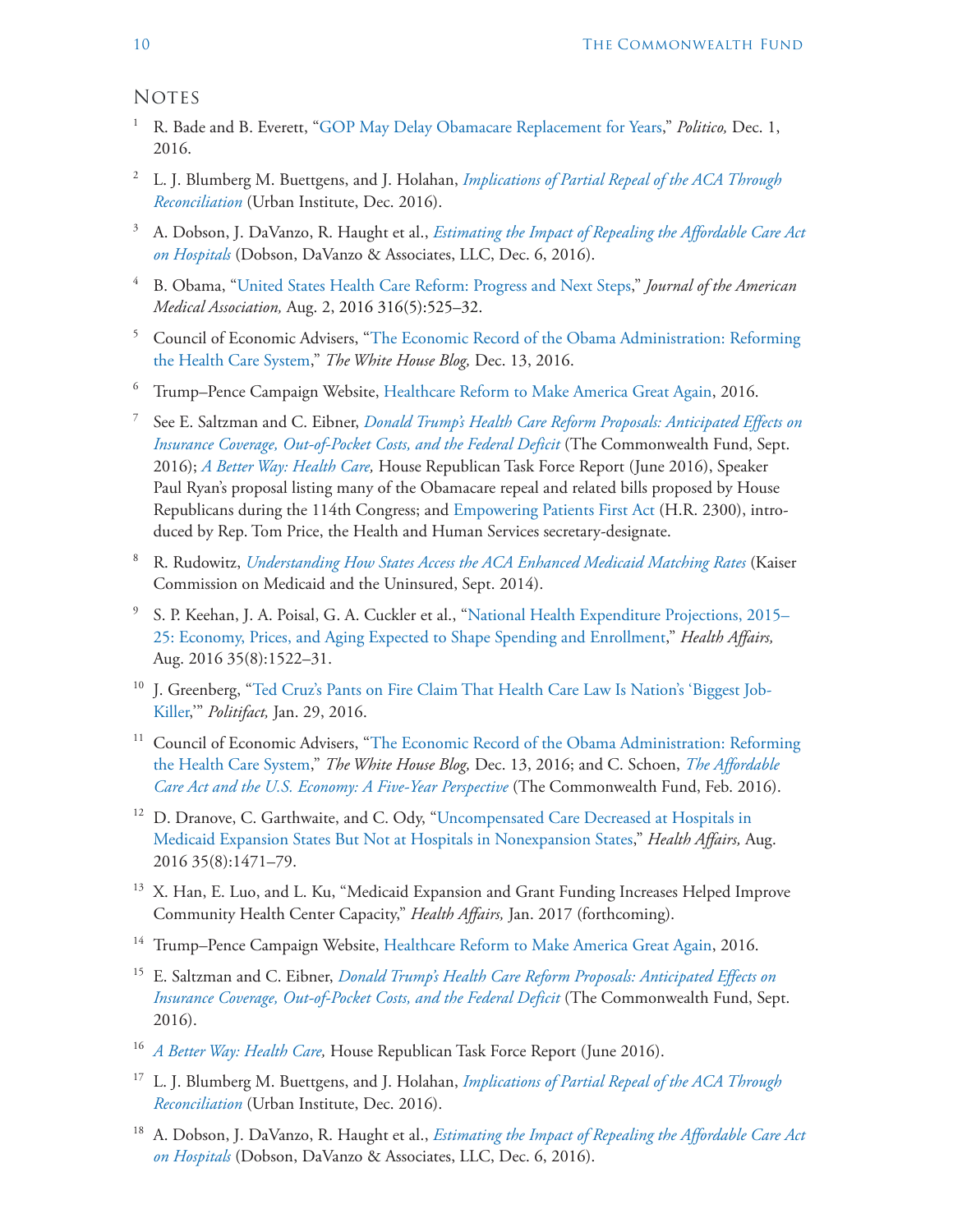- <sup>19</sup> Congressional Budget Office, *[Federal Subsidies for Health Insurance Coverage for People Under Age](https://www.cbo.gov/publication/51385)  [65](https://www.cbo.gov/publication/51385)* (CBO, March 2016).
- <sup>20</sup> Regional Economic Models, Inc., PI+, version 2.0. For more detail about the model and data sources, see<http://www.remi.com/products/pi>.
- <sup>21</sup> L. Lucia and K. Jacobs, ["California's Projected Economic Losses Under ACA Repeal](http://laborcenter.berkeley.edu/californias-projected-economic-losses-under-aca-repeal/)," *UC Berkeley Center for Labor Research and Education Blog,* Dec. 20, 2016.
- <sup>22</sup> K. Hall, director, Congressional Budget Office, letter to the Hon. Mike Enzi, "Budgetary Effects [of H.R. 3762, the Restoring Americans' Healthcare Freedom Reconciliation Act, as Passed by the](https://www.cbo.gov/sites/default/files/114th-congress-2015-2016/costestimate/hr3762senatepassed.pdf)  [Senate on December 3, 2015](https://www.cbo.gov/sites/default/files/114th-congress-2015-2016/costestimate/hr3762senatepassed.pdf)" (CBO, Dec. 11, 2015).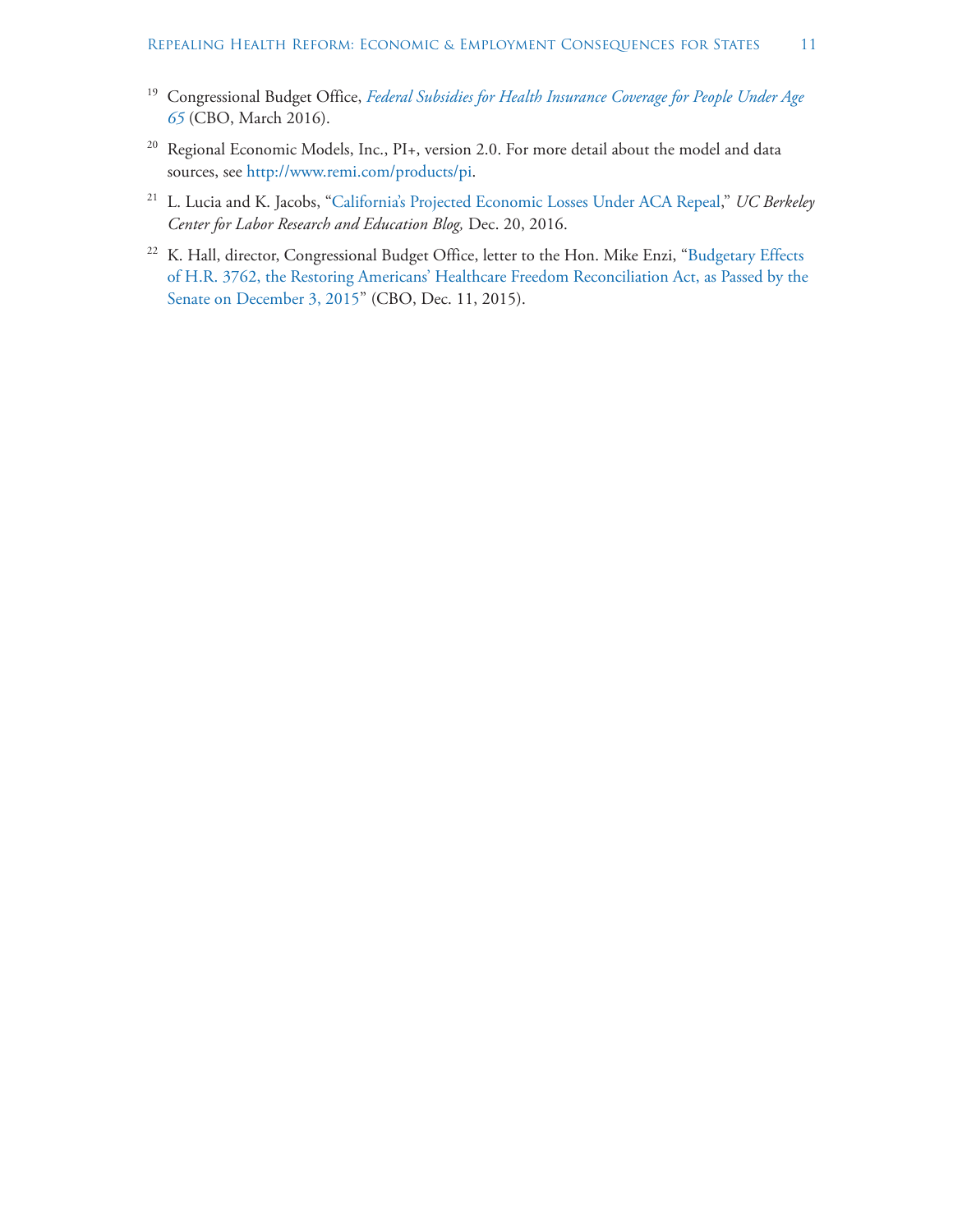#### <span id="page-11-0"></span>Appendix Table A1

# Potential Jobs Lost Because of Repeal of Tax Credits and Medicaid Expansion in 2019, by State (thousands of jobs)

|                      |                     |                |                                     | Private Employment     |                       |                      |                      |
|----------------------|---------------------|----------------|-------------------------------------|------------------------|-----------------------|----------------------|----------------------|
|                      | Total<br>Employment | Health<br>Care | Construction/<br><b>Real Estate</b> | Retail<br><b>Trade</b> | Finance/<br>Insurance | All Other<br>Private | Public<br>Employment |
| Alabama              | $-28.2$             | $-8.8$         | $-3.3$                              | $-2.8$                 | $-1.8$                | $-10.6$              | $-0.8$               |
| Alaska               | $-5.3$              | $-2.1$         | $-0.5$                              | $-0.5$                 | $-0.2$                | $-1.8$               | $-0.2$               |
| Arizona              | $-33.9$             | $-10.5$        | $-4.2$                              | $-3.4$                 | $-2.7$                | $-12.5$              | $-0.7$               |
| Arkansas             | $-27.6$             | $-9.5$         | $-3.0$                              | $-3.4$                 | $-1.1$                | $-9.6$               | $-1.0$               |
| California           | $-333.6$            | $-121.3$       | $-35.2$                             | $-34.6$                | $-16.4$               | $-118.6$             | $-7.5$               |
| Colorado             | $-39.0$             | $-11.6$        | $-5.6$                              | $-3.9$                 | $-2.6$                | $-14.5$              | $-0.9$               |
| Connecticut          | $-35.9$             | $-14.2$        | $-3.9$                              | $-3.3$                 | $-3.1$                | $-10.6$              | $-0.8$               |
| Delaware             | $-9.0$              | $-3.4$         | $-1.1$                              | $-0.9$                 | $-0.8$                | $-2.7$               | $-0.2$               |
| District of Columbia | $-8.2$              | $-3.4$         | $-0.5$                              | $-0.3$                 | $-0.3$                | $-3.6$               | $-0.1$               |
| Florida              | $-181.0$            | $-64.2$        | $-21.4$                             | $-17.9$                | $-13.4$               | $-60.2$              | $-3.9$               |
| Georgia              | $-71.5$             | $-21.4$        | $-8.3$                              | $-6.9$                 | $-5.0$                | $-28.1$              | $-1.7$               |
| Hawaii               | $-7.4$              | $-2.6$         | $-0.9$                              | $-0.9$                 | $-0.3$                | $-2.6$               | $-0.1$               |
| Idaho                | $-11.5$             | $-3.8$         | $-1.6$                              | $-1.2$                 | $-0.6$                | $-3.9$               | $-0.3$               |
| Illinois             | $-114.3$            | $-39.3$        | $-10.9$                             | $-11.2$                | $-7.9$                | $-42.5$              | $-2.6$               |
| Indiana              | $-55.4$             | $-19.1$        | $-6.2$                              | $-6.0$                 | $-2.8$                | $-20.0$              | $-1.4$               |
| lowa                 | $-25.8$             | $-8.2$         | $-3.1$                              | $-3.2$                 | $-2.2$                | $-8.4$               | $-0.8$               |
| Kansas               | $-18.8$             | $-5.8$         | $-2.0$                              | $-1.7$                 | $-1.6$                | $-7.1$               | $-0.5$               |
| Kentucky             | $-44.5$             | $-17.1$        | $-4.6$                              | $-6.0$                 | $-2.0$                | $-13.5$              | $-1.4$               |
| Louisiana            | $-36.8$             | $-11.9$        | $-5.2$                              | $-3.7$                 | $-1.9$                | $-13.2$              | $-1.0$               |
| Maine                | $-13.1$             | $-5.0$         | $-1.7$                              | $-1.4$                 | $-0.6$                | $-4.0$               | $-0.4$               |
| Maryland             | $-52.0$             | $-20.0$        | $-6.6$                              | $-5.0$                 | $-2.5$                | $-16.7$              | $-1.2$               |
| Massachusetts        | $-56.9$             | $-20.0$        | $-6.5$                              | $-4.1$                 | $-3.9$                | $-21.2$              | $-1.1$               |
| Michigan             | $-101.5$            | $-40.2$        | $-9.8$                              | $-11.3$                | $-4.5$                | $-33.2$              | $-2.5$               |
| Minnesota            | $-52.9$             | $-18.8$        | $-5.5$                              | $-5.6$                 | $-3.5$                | $-18.1$              | $-1.4$               |
| Mississippi          | $-16.4$             | $-5.1$         | $-1.9$                              | $-1.7$                 | $-0.9$                | $-6.3$               | $-0.6$               |
| Missouri             | $-46.1$             | $-15.4$        | $-5.3$                              | $-4.8$                 | $-3.3$                | $-16.2$              | $-1.2$               |
| Montana              | $-8.2$              | $-3.0$         | $-1.2$                              | $-0.8$                 | $-0.4$                | $-2.6$               | $-0.3$               |
| Nebraska             | $-14.3$             | $-4.4$         | $-1.7$                              | $-1.5$                 | $-1.4$                | $-4.9$               | $-0.4$               |
| Nevada               | $-22.1$             | $-6.3$         | $-2.7$                              | $-2.6$                 | $-1.2$                | $-8.9$               | $-0.4$               |
| New Hampshire        | $-13.4$             | $-4.5$         | $-1.8$                              | $-1.6$                 | $-0.8$                | $-4.4$               | $-0.3$               |
| New Jersey           | $-86.4$             | $-33.5$        | $-8.9$                              | $-8.6$                 | $-5.1$                | $-28.1$              | $-2.2$               |
| New Mexico           | $-18.8$             | $-7.8$         | $-1.9$                              | $-2.4$                 | $-0.6$                | $-5.3$               | $-0.8$               |
| New York             | $-130.7$            | $-47.7$        | $-11.8$                             | $-9.3$                 | $-11.1$               | $-47.8$              | $-3.0$               |
| North Carolina       | $-76.2$             | $-26.1$        | $-9.0$                              | $-7.9$                 | $-4.6$                | $-26.4$              | $-2.2$               |
| North Dakota         | $-8.2$              | $-2.4$         | $-1.2$                              | $-0.8$                 | $-0.5$                | $-3.0$               | $-0.2$               |
| Ohio                 | $-126.3$            | $-49.7$        | $-12.5$                             | $-13.3$                | $-6.6$                | $-40.9$              | $-3.3$               |
| Oklahoma             | $-22.8$             | $-6.9$         | $-2.7$                              | $-2.1$                 | $-1.5$                | $-9.0$               | $-0.7$               |
| Oregon               | $-45.3$             | $-18.1$        | $-4.6$                              | $-5.5$                 | $-1.8$                | $-14.0$              | $-1.3$               |
| Pennsylvania         | $-137.2$            | $-57.0$        | $-13.8$                             | $-13.1$                | $-7.4$                | $-42.9$              | $-3.0$               |
| Rhode Island         | $-12.1$             | $-5.4$         | $-1.2$                              | $-1.1$                 | $-0.6$                | $-3.5$               | $-0.3$               |
| South Carolina       | $-28.5$             | $-8.2$         | $-3.3$                              | $-3.1$                 | $-2.0$                | $-11.1$              | $-0.8$               |
| South Dakota         | $-7.4$              | $-2.6$         | $-0.9$                              | $-0.8$                 | $-0.6$                | $-2.2$               | $-0.2$               |
| Tennessee            | $-57.0$             | $-17.0$        | $-7.2$                              | $-5.9$                 | $-3.3$                | $-22.0$              | $-1.5$               |
| Texas                | $-174.7$            | $-48.3$        | $-24.9$                             | $-15.8$                | $-13.2$               | $-68.9$              | $-3.6$               |
| Utah                 | $-18.6$             | $-4.9$         | $-2.6$                              | $-2.0$                 | $-1.5$                | $-7.2$               | $-0.4$               |
| Vermont              | $-5.7$              | $-2.1$         | $-0.7$                              | $-0.6$                 | $-0.2$                | $-1.9$               | $-0.2$               |
| Virginia             | $-51.6$             | $-15.8$        | $-6.6$                              | $-4.6$                 | $-3.2$                | $-20.3$              | $-1.1$               |
| Washington           | $-40.9$             | $-14.5$        | $-4.9$                              | $-4.5$                 | $-2.0$                | $-14.1$              | $-0.9$               |
| West Virginia        | $-16.5$             | $-7.2$         | $-1.6$                              | $-2.0$                 | $-0.5$                | $-4.6$               | $-0.6$               |
| Wisconsin            | $-45.7$             | $-14.7$        | $-4.8$                              | $-4.8$                 | $-3.4$                | $-16.8$              | $-1.2$               |
| Wyoming              | $-3.6$              | $-0.8$         | $-0.6$                              | $-0.3$                 | $-0.2$                | $-1.6$               | $-0.1$               |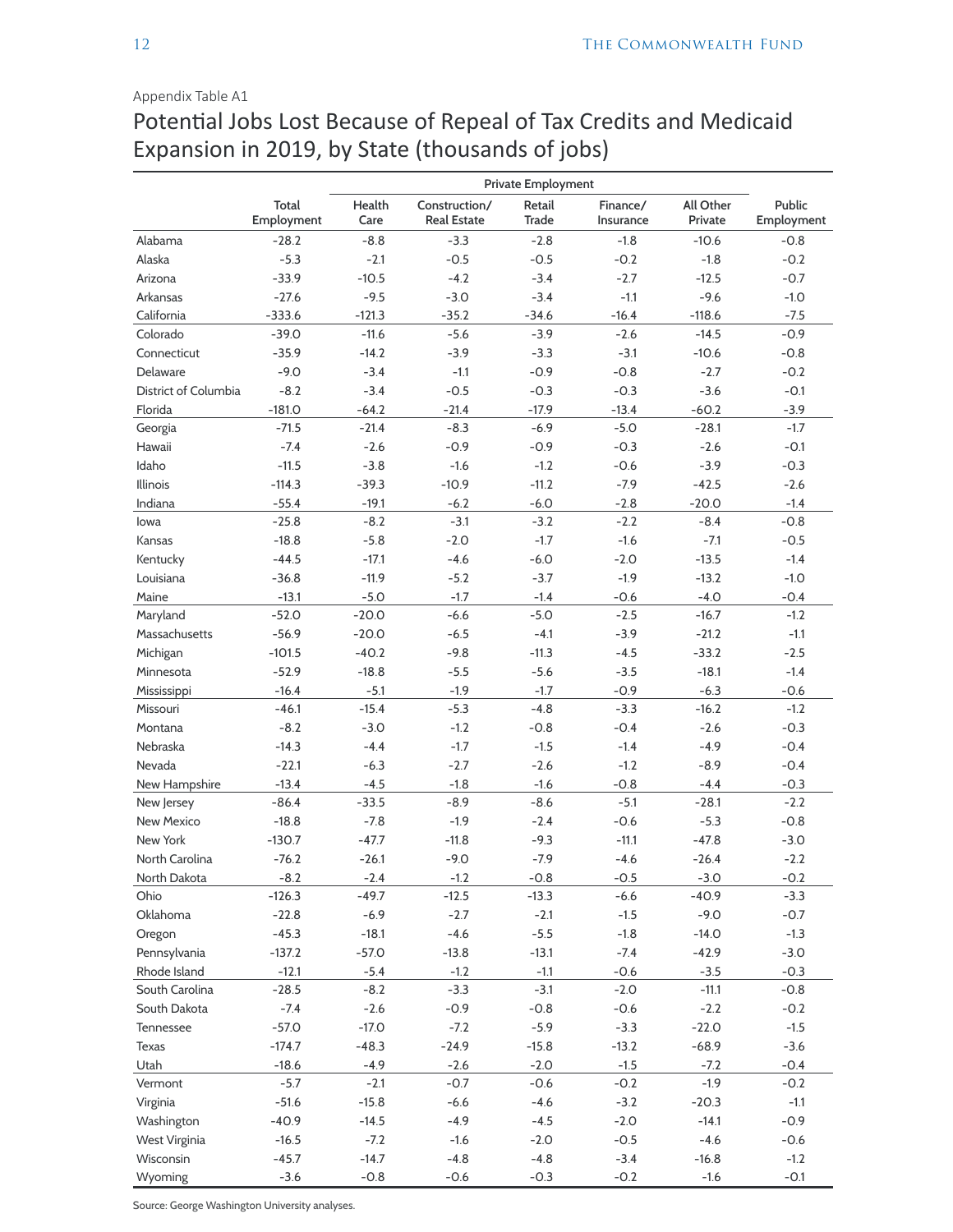## Appendix Table A2 Repeal of Premium Tax Credits in 2019: Potential Impact on Employment, by State (thousands of jobs)

|                      |                     |                |                                     | Private Employment     |                       |                      |                      |
|----------------------|---------------------|----------------|-------------------------------------|------------------------|-----------------------|----------------------|----------------------|
|                      | Total<br>Employment | Health<br>Care | Construction/<br><b>Real Estate</b> | Retail<br><b>Trade</b> | Finance/<br>Insurance | All Other<br>Private | Public<br>Employment |
| Alabama              | $-17.0$             | $-5.6$         | $-2.0$                              | $-1.9$                 | $-1.2$                | $-5.8$               | $-0.5$               |
| Alaska               | $-2.3$              | $-1.0$         | $-0.2$                              | $-0.2$                 | $-0.1$                | $-0.7$               | $-0.1$               |
| Arizona              | $-13.7$             | $-4.3$         | $-1.6$                              | $-1.3$                 | $-1.3$                | $-4.9$               | $-0.3$               |
| Arkansas             | $-8.6$              | $-3.0$         | $-0.9$                              | $-0.8$                 | $-0.6$                | $-3.0$               | $-0.3$               |
| California           | $-93.8$             | $-31.8$        | $-9.8$                              | $-8.4$                 | $-7.0$                | $-35.1$              | $-1.8$               |
| Colorado             | $-11.3$             | $-2.8$         | $-1.7$                              | $-0.9$                 | $-1.1$                | $-4.6$               | $-0.2$               |
| Connecticut          | $-12.3$             | $-3.9$         | $-1.4$                              | $-1.2$                 | $-1.6$                | $-4.0$               | $-0.3$               |
| Delaware             | $-3.5$              | $-1.2$         | $-0.4$                              | $-0.4$                 | $-0.4$                | $-1.0$               | $-0.1$               |
| District of Columbia | $-2.7$              | $-0.9$         | $-0.2$                              | $-0.1$                 | $-0.1$                | $-1.4$               | $0.0\,$              |
| Florida              | $-140.3$            | $-52.7$        | $-16.4$                             | $-14.3$                | $-10.6$               | $-42.8$              | $-3.4$               |
| Georgia              | $-46.9$             | $-15.3$        | $-5.4$                              | $-4.9$                 | $-3.6$                | $-16.6$              | $-1.3$               |
| Hawaii               | $-0.9$              | $-0.2$         | $-0.1$                              | $-0.1$                 | $-0.1$                | $-0.5$               | $0.0\,$              |
| Idaho                | $-5.3$              | $-2.1$         | $-0.6$                              | $-0.6$                 | $-0.4$                | $-1.5$               | $-0.2$               |
| Illinois             | $-39.8$             | $-11.7$        | $-3.9$                              | $-3.6$                 | $-3.9$                | $-15.9$              | $-0.9$               |
| Indiana              | $-21.2$             | $-6.7$         | $-2.3$                              | $-2.2$                 | $-1.5$                | $-7.9$               | $-0.5$               |
| lowa                 | $-9.7$              | $-2.6$         | $-1.2$                              | $-1.0$                 | $-1.2$                | $-3.3$               | $-0.3$               |
| Kansas               | $-9.9$              | $-3.1$         | $-1.1$                              | $-1.0$                 | $-1.0$                | $-3.4$               | $-0.3$               |
| Kentucky             | $-13.2$             | $-4.4$         | $-1.4$                              | $-1.2$                 | $-1.0$                | $-4.8$               | $-0.4$               |
|                      |                     |                |                                     |                        |                       |                      |                      |
| Louisiana            | $-22.8$             | $-8.0$         | $-2.9$                              | $-2.6$                 | $-1.3$                | $-7.3$               | $-0.7$               |
| Maine                | $-7.0$              | $-2.7$         | $-0.9$                              | $-0.9$                 | $-0.4$                | $-2.0$               | $-0.2$               |
| Maryland             | $-17.2$             | $-5.8$         | $-2.3$                              | $-1.4$                 | $-1.2$                | $-6.2$               | $-0.4$               |
| Massachusetts        | $-24.9$             | $-8.3$         | $-2.9$                              | $-2.0$                 | $-2.0$                | $-9.2$               | $-0.5$               |
| Michigan             | $-32.2$             | $-11.4$        | $-3.2$                              | $-3.3$                 | $-2.1$                | $-11.5$              | $-0.7$               |
| Minnesota            | $-15.8$             | $-4.5$         | $-1.7$                              | $-1.3$                 | $-1.7$                | $-6.2$               | $-0.4$               |
| Mississippi          | $-9.0$              | $-2.9$         | $-1.0$                              | $-1.0$                 | $-0.6$                | $-3.2$               | $-0.3$               |
| Missouri             | $-25.5$             | $-8.8$         | $-2.8$                              | $-3.0$                 | $-2.0$                | $-8.1$               | $-0.7$               |
| Montana              | $-3.6$              | $-1.4$         | $-0.5$                              | $-0.4$                 | $-0.2$                | $-1.1$               | $-0.1$               |
| Nebraska             | $-7.5$              | $-2.3$         | $-0.8$                              | $-0.9$                 | $-0.9$                | $-2.4$               | $-0.2$               |
| Nevada               | $-6.3$              | $-1.6$         | $-0.8$                              | $-0.6$                 | $-0.5$                | $-2.7$               | $-0.1$               |
| New Hampshire        | $-5.1$              | $-1.5$         | $-0.7$                              | $-0.6$                 | $-0.4$                | $-1.8$               | $-0.1$               |
| New Jersey           | $-28.0$             | $-8.9$         | $-3.0$                              | $-2.8$                 | $-2.5$                | $-10.1$              | $-0.7$               |
| New Mexico           | $-3.8$              | $-1.3$         | $-0.4$                              | $-0.3$                 | $-0.2$                | $-1.4$               | $-0.1$               |
| New York             | $-44.5$             | $-13.4$        | $-4.1$                              | $-3.1$                 | $-5.1$                | $-17.8$              | $-1.0$               |
| North Carolina       | $-50.7$             | $-18.8$        | $-5.8$                              | $-5.9$                 | $-3.2$                | $-15.4$              | $-1.6$               |
| North Dakota         | $-3.0$              | $-0.9$         | $-0.4$                              | $-0.3$                 | $-0.2$                | $-1.1$               | $-0.1$               |
| Ohio                 | $-38.7$             | $-13.1$        | $-4.0$                              | $-3.5$                 | $-3.2$                | $-14.0$              | $-0.9$               |
| Oklahoma             | $-12.5$             | $-4.1$         | $-1.4$                              | $-1.2$                 | $-0.9$                | $-4.4$               | $-0.4$               |
| Oregon               | $-8.1$              | $-2.8$         | $-0.8$                              | $-0.8$                 | $-0.6$                | $-2.9$               | $-0.2$               |
| Pennsylvania         | $-46.5$             | $-16.7$        | $-4.8$                              | $-4.4$                 | $-3.8$                | $-15.9$              | $-1.0$               |
| Rhode Island         | $-3.8$              | $-1.4$         | $-0.4$                              | $-0.3$                 | $-0.3$                | $-1.3$               | $-0.1$               |
| South Carolina       | $-18.1$             | $-5.7$         | $-2.1$                              | $-2.1$                 | $-1.4$                | $-6.2$               | $-0.6$               |
| South Dakota         | $-3.2$              | $-1.1$         | $-0.4$                              | $-0.4$                 | $-0.3$                | $-0.9$               | $-0.1$               |
| Tennessee            | $-30.3$             | $-9.3$         | $-3.7$                              | $-3.3$                 | $-2.0$                | $-11.0$              | $-0.9$               |
| Texas                | $-105.6$            | $-32.7$        | $-13.7$                             | $-10.2$                | $-8.6$                | $-37.7$              | $-2.5$               |
| Utah                 | $-9.8$              | $-3.0$         | $-1.2$                              | $-1.0$                 | $-0.9$                | $-3.4$               | $-0.2$               |
| Vermont              | $-2.4$              | $-0.9$         | $-0.3$                              | $-0.3$                 | $-0.1$                | $-0.8$               | $-0.1$               |
| Virginia             | $-27.1$             | $-9.1$         | $-3.2$                              | $-2.7$                 | $-1.9$                | $-9.5$               | $-0.7$               |
| Washington           | $-9.1$              | $-2.9$         | $-1.1$                              | $-0.8$                 | $-0.8$                | $-3.5$               | $-0.1$               |
| West Virginia        | $-5.9$              | $-2.4$         | $-0.6$                              | $-0.6$                 | $-0.3$                | $-1.8$               | $-0.2$               |
| Wisconsin            | $-22.6$             | $-7.2$         | $-2.3$                              | $-2.8$                 | $-2.0$                | $-7.6$               | $-0.7$               |
| Wyoming              | $-1.6$              | $-0.4$         | $-0.2$                              | $-0.2$                 | $-0.1$                | $-0.6$               | $-0.1$               |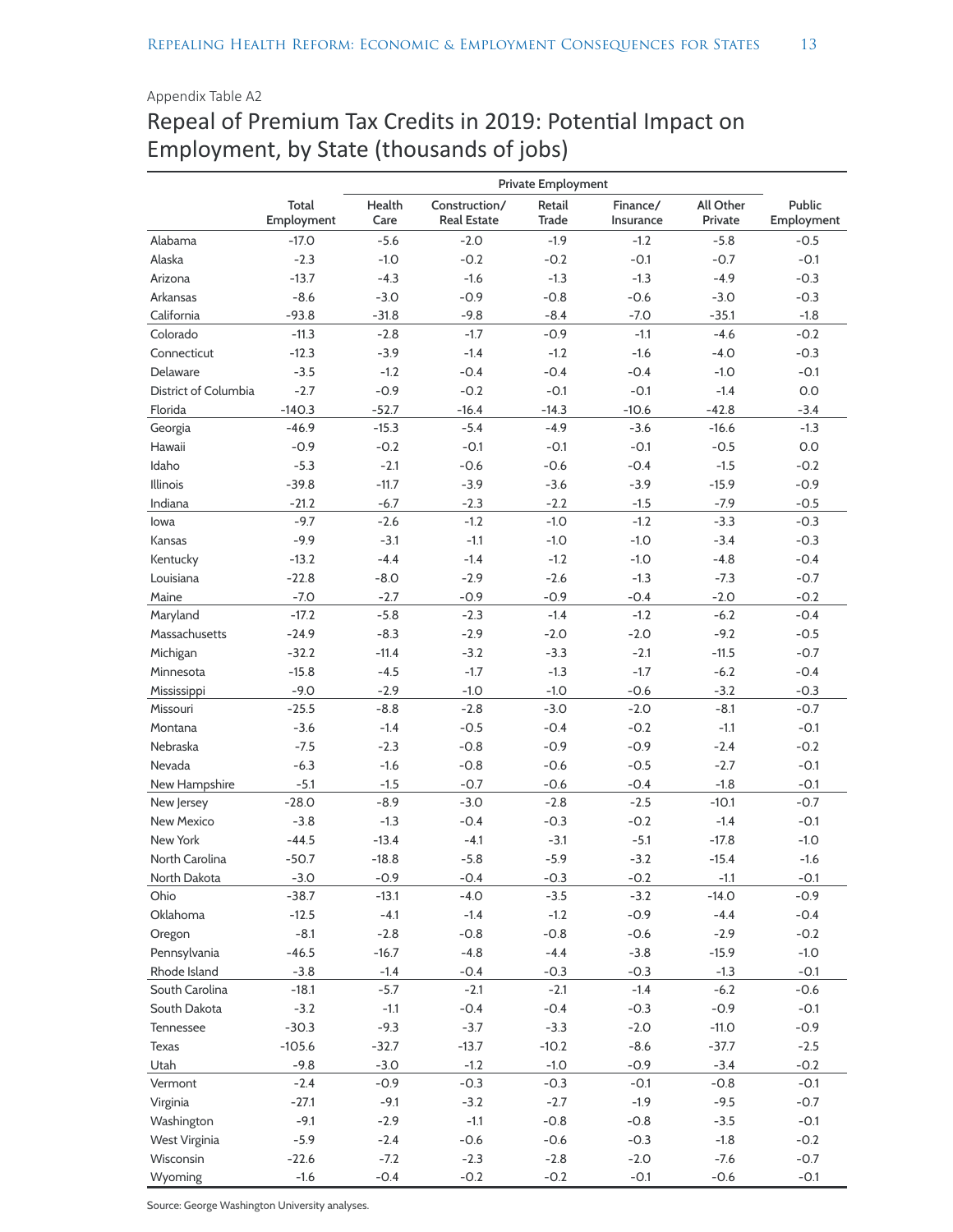#### Appendix Table A3

# Potential Jobs Lost Because of Repeal of Medicaid Expansion in 2019, by State (thousands of jobs)

|                      |                     |                |                                     | Private Employment     |                       |                      |                      |
|----------------------|---------------------|----------------|-------------------------------------|------------------------|-----------------------|----------------------|----------------------|
|                      | Total<br>Employment | Health<br>Care | Construction/<br><b>Real Estate</b> | Retail<br><b>Trade</b> | Finance/<br>Insurance | All Other<br>Private | Public<br>Employment |
| Alabama              | $-11.2$             | $-3.2$         | $-1.3$                              | $-1.0$                 | $-0.6$                | $-4.8$               | $-0.2$               |
| Alaska               | $-3.0$              | $-1.1$         | $-0.3$                              | $-0.3$                 | $-0.1$                | $-1.1$               | $-0.1$               |
| Arizona              | $-20.3$             | $-6.3$         | $-2.6$                              | $-2.1$                 | $-1.3$                | $-7.6$               | $-0.4$               |
| Arkansas             | $-18.9$             | $-6.5$         | $-2.0$                              | $-2.6$                 | $-0.5$                | $-6.6$               | $-0.7$               |
| California           | $-239.9$            | $-89.5$        | $-25.5$                             | $-26.2$                | $-9.4$                | $-83.5$              | $-5.7$               |
| Colorado             | $-27.7$             | $-8.8$         | $-3.9$                              | $-2.9$                 | $-1.5$                | $-9.8$               | $-0.7$               |
| Connecticut          | $-23.6$             | $-10.3$        | $-2.5$                              | $-2.1$                 | $-1.5$                | $-6.6$               | $-0.5$               |
| Delaware             | $-5.5$              | $-2.1$         | $-0.7$                              | $-0.5$                 | $-0.4$                | $-1.6$               | $-0.1$               |
| District of Columbia | $-5.5$              | $-2.5$         | $-0.3$                              | $-0.2$                 | $-0.2$                | $-2.2$               | $-0.1$               |
| Florida              | $-40.8$             | $-11.5$        | $-5.0$                              | $-3.6$                 | $-2.7$                | $-17.5$              | $-0.4$               |
| Georgia              | $-24.6$             | $-6.1$         | $-2.9$                              | $-2.0$                 | $-1.5$                | $-11.6$              | $-0.4$               |
| Hawaii               | $-6.4$              | $-2.3$         | $-0.8$                              | $-0.8$                 | $-0.2$                | $-2.2$               | $-0.2$               |
| Idaho                | $-6.2$              | $-1.7$         | $-0.9$                              | $-0.6$                 | $-0.3$                | $-2.4$               | $-0.2$               |
| Illinois             | $-74.6$             | $-27.6$        | $-7.0$                              | $-7.7$                 | $-4.0$                | $-26.6$              | $-1.7$               |
| Indiana              | $-34.3$             | $-12.4$        | $-3.8$                              | $-3.8$                 | $-1.3$                | $-12.2$              | $-0.9$               |
| lowa                 | $-16.1$             | $-5.5$         | $-1.9$                              | $-2.2$                 | $-1.0$                | $-5.0$               | $-0.5$               |
| Kansas               | $-8.9$              | $-2.7$         | $-1.0$                              | $-0.7$                 | $-0.6$                | $-3.7$               | $-0.2$               |
| Kentucky             | $-31.4$             | $-12.7$        | $-3.2$                              | $-4.8$                 | $-1.0$                | $-8.7$               | $-1.0$               |
| Louisiana            | $-14.1$             | $-3.9$         | $-2.3$                              | $-1.1$                 | $-0.6$                | $-5.8$               | $-0.3$               |
| Maine                | $-6.0$              | $-2.2$         | $-0.8$                              | $-0.5$                 | $-0.2$                | $-2.0$               | $-0.2$               |
| Maryland             | $-34.8$             | $-14.2$        | $-4.3$                              | $-3.7$                 | $-1.3$                | $-10.5$              | $-0.9$               |
| Massachusetts        | $-32.0$             | $-11.7$        | $-3.7$                              | $-2.2$                 | $-1.9$                | $-12.0$              | $-0.6$               |
| Michigan             | $-69.3$             | $-28.8$        | $-6.6$                              | $-8.0$                 | $-2.4$                | $-21.7$              | $-1.8$               |
| Minnesota            | $-37.1$             | $-14.3$        | $-3.8$                              | $-4.3$                 | $-1.9$                | $-11.9$              | $-1.0$               |
| Mississippi          | $-7.3$              | $-2.2$         | $-0.9$                              | $-0.7$                 | $-0.3$                | $-3.1$               | $-0.2$               |
| Missouri             | $-20.7$             | $-6.6$         | $-2.5$                              | $-1.8$                 | $-1.2$                | $-8.1$               | $-0.5$               |
| Montana              | $-4.6$              | $-1.6$         | $-0.7$                              | $-0.5$                 | $-0.2$                | $-1.6$               | $-0.1$               |
| Nebraska             | $-6.8$              | $-2.1$         | $-0.9$                              | $-0.6$                 | $-0.5$                | $-2.6$               | $-0.2$               |
| Nevada               | $-15.8$             | $-4.7$         | $-1.9$                              | $-2.0$                 | $-0.7$                | $-6.2$               | $-0.3$               |
| New Hampshire        | $-8.3$              | $-3.0$         | $-1.1$                              | $-1.0$                 | $-0.3$                | $-2.7$               | $-0.2$               |
| New Jersey           | $-58.4$             | $-24.6$        | $-5.9$                              | $-5.8$                 | $-2.7$                | $-18.0$              | $-1.5$               |
| New Mexico           | $-15.0$             | $-6.6$         | $-1.4$                              | $-2.1$                 | $-0.3$                | $-3.9$               | $-0.6$               |
| New York             | $-86.3$             | $-34.4$        | -7.7                                | $-6.2$                 | $-6.0$                | $-30.0$              | $-2.0$               |
| North Carolina       | $-25.4$             | $-7.3$         | $-3.2$                              | $-2.0$                 | $-1.4$                | $-11.0$              | $-0.5$               |
| North Dakota         | $-5.2$              | $-1.6$         | $-0.8$                              | $-0.5$                 | $-0.2$                | $-1.9$               | $-0.2$               |
| Ohio                 | $-87.6$             | $-36.5$        | $-8.6$                              | $-9.8$                 | $-3.4$                | $-27.0$              | $-2.3$               |
| Oklahoma             | $-10.3$             | $-2.8$         | $-1.3$                              | $-0.8$                 | $-0.6$                | $-4.6$               | $-0.3$               |
| Oregon               | $-37.2$             | $-15.3$        | $-3.8$                              | $-4.7$                 | $-1.2$                | $-11.1$              | $-1.1$               |
| Pennsylvania         | $-90.7$             | $-40.3$        | $-9.0$                              | $-8.7$                 | $-3.7$                | $-27.0$              | $-2.0$               |
| Rhode Island         | $-8.3$              | $-4.1$         | $-0.8$                              | $-0.7$                 | $-0.3$                | $-2.2$               | $-0.2$               |
| South Carolina       | $-10.5$             | $-2.5$         | $-1.3$                              | $-1.0$                 | $-0.6$                | $-4.9$               | $-0.2$               |
| South Dakota         | $-4.2$              | $-1.5$         | $-0.5$                              | $-0.4$                 | $-0.3$                | $-1.3$               | $-0.1$               |
| Tennessee            | $-26.8$             | $-7.7$         | $-3.5$                              | $-2.6$                 | $-1.3$                | $-11.1$              | $-0.7$               |
| Texas                | $-69.3$             | $-15.6$        | $-11.2$                             | $-5.6$                 | $-4.6$                | $-31.2$              | $-1.1$               |
| Utah                 | $-8.8$              | $-1.9$         | $-1.4$                              | $-1.0$                 | $-0.6$                | $-3.8$               | $-0.2$               |
| Vermont              | $-3.2$              | $-1.2$         | $-0.4$                              | $-0.3$                 | $-0.1$                | $-1.1$               | $-0.1$               |
| Virginia             | $-24.5$             | $-6.7$         | $-3.4$                              | $-1.9$                 | $-1.3$                | $-10.8$              | $-0.5$               |
| Washington           | $-31.8$             | $-11.6$        | $-3.9$                              | $-3.6$                 | $-1.2$                | $-10.6$              | $-0.8$               |
| West Virginia        | $-10.6$             | $-4.7$         | $-1.0$                              | $-1.5$                 | $-0.2$                | $-2.8$               | $-0.4$               |
| Wisconsin            | $-23.2$             | $-7.5$         | $-2.5$                              | $-2.0$                 | $-1.4$                | $-9.2$               | $-0.6$               |
| Wyoming              | $-2.1$              | $-0.4$         | $-0.4$                              | $-0.1$                 | $-0.1$                | $-1.0$               | $-0.1$               |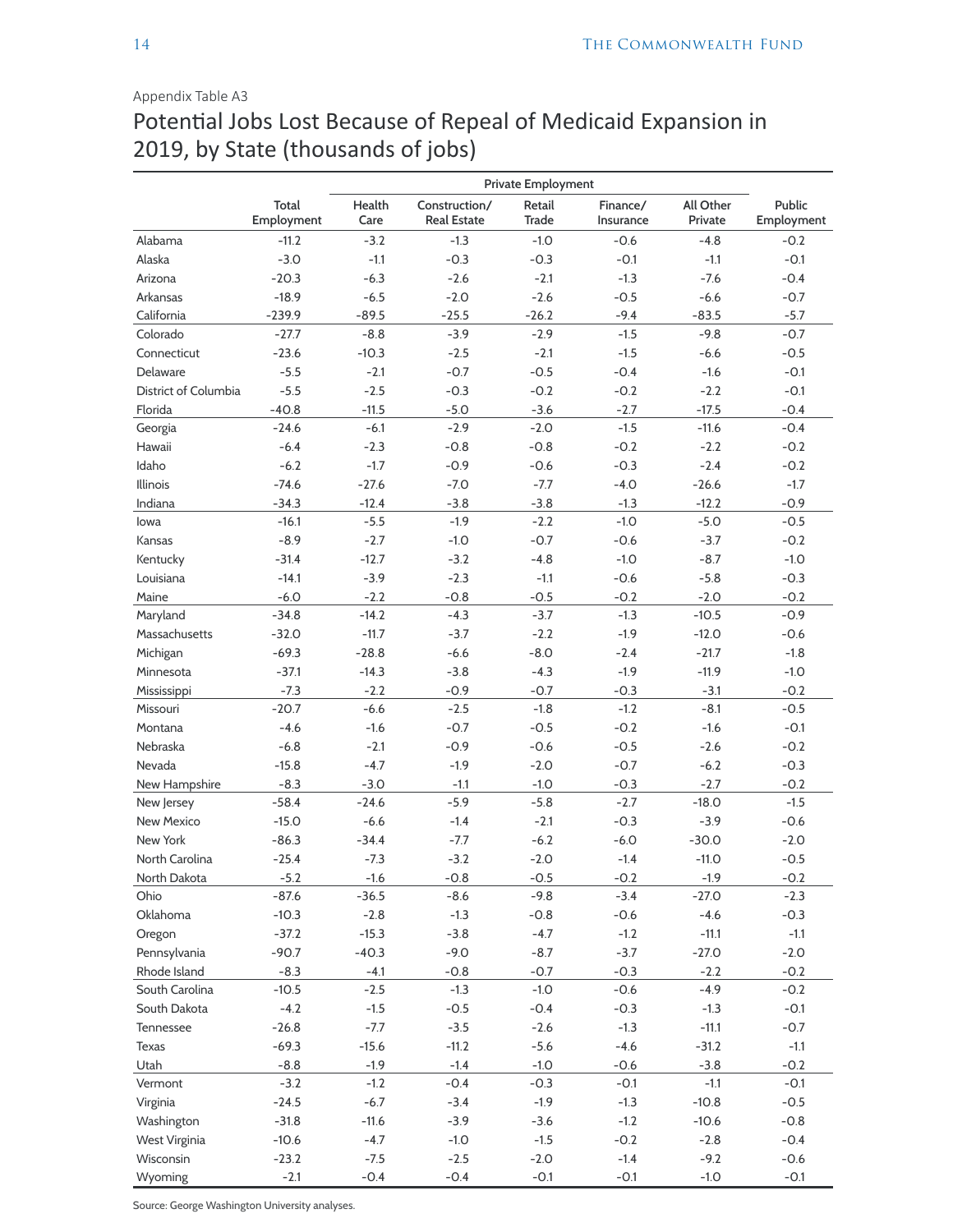#### Appendix Table A4

# Repeal of Premium Tax Credits and Medicaid Expansion: Potential Impact on Economy, by State, 2019 to 2023 (millions of \$)

|                      | <b>Federal Funds</b>        | <b>Business Output</b> | <b>Gross State Product</b> | <b>State and Local Taxes</b> |
|----------------------|-----------------------------|------------------------|----------------------------|------------------------------|
|                      | Lost                        | Lost                   | Lost                       | Lost                         |
| Alabama              | $- $5,886$                  | $-526,204$             | $-514,499$                 | $-$ \$486                    |
| Alaska               | $-$ \$3,174                 | $-57,130$              | $-53,827$                  | $-5180$                      |
| Arizona              | $-$6,764$                   | $-529,111$             | $-$17,666$                 | $-$ \$533                    |
| Arkansas             | $-$13,665$                  | $-529,748$             | $- $15,791$                | $-$ \$539                    |
| California           | $-$186,840$                 | $-$ \$348,301          | $-$207,719$                | $-56,783$                    |
| Colorado             | $-$14,647$                  | $-$ \$41,462           | $-524,433$                 | $-$ \$751                    |
| Connecticut          | $-512,527$                  | $-$ \$39,133           | $-$ \$23,303               | $-5748$                      |
| Delaware             | $-51,957$                   | $-$ \$9,169            | $-$ \$5,356                | $-5149$                      |
| District of Columbia | $-52,863$                   | $- $11,336$            | $-56,643$                  | $-5118$                      |
| Florida              | $-$ \$54,361                | $-$146,457$            | $-$ \$90,422               | $-$ \$3,031                  |
| Georgia              | $- $15,514$                 | $-567,341$             | $-$ \$39,432               | $-$1,078$                    |
| Hawaii               | $-54,229$                   | $-57,253$              | $-54,195$                  | $-$ \$158                    |
| Idaho                | $-52,737$                   | $-$10,646$             | $-$ \$5,900                | $-5191$                      |
| Illinois             | $-$ \$33,365                | $- $113,842$           | $-$ \$66,052               | $-$2,050$                    |
| Indiana              | $-$12,426$                  | $-$ \$56,451           | $-$30,352$                 | $-$ \$907                    |
| lowa                 | $-$ \$8,087                 | $-$ \$29,148           | $-514,749$                 | $-$ \$490                    |
| Kansas               | $-52,336$                   | $- $18,991$            | $-$10,464$                 | $-$ \$363                    |
| Kentucky             | $-523.858$                  | $-$40,616$             | $-522,926$                 | $-5718$                      |
| Louisiana            | $-57,726$                   | $-$ \$39,092           | -\$21,532                  | $-$ \$640                    |
| Maine                | $-$ \$2,726                 | $-$12,086$             | $-56,877$                  | $-5268$                      |
| Maryland             | $- $18,443$                 | $-$ \$49,224           | $-$ \$30,619               | $-$ \$982                    |
| Massachusetts        | $-55,521$                   | $-$ \$64,451           | $-$ \$38,017               | $-51,149$                    |
| Michigan             | $-$ \$34,441                | $-$ \$94,340           | $-$ \$53,990               | $- $1,820$                   |
| Minnesota            | $-$14,379$                  | $-$ \$57,465           | $-$ \$32,944               | $- $1,128$                   |
| Mississippi          | $-52,796$                   | $-$14,563$             | $-57,953$                  | $-$ \$327                    |
| Missouri             | $-58,876$                   | $-$ \$43,443           | $-$ \$24,875               | $-5711$                      |
| Montana              | $-53,179$                   | $-$ \$8,452            | $-54,482$                  | $-5147$                      |
| Nebraska             | $-52,662$                   | $- $15,147$            | $-$ \$8,068                | $-5247$                      |
| Nevada               | $-$10,067$                  | $-$ \$21,458           | $-512,691$                 | $-$ \$377                    |
| New Hampshire        | $-$ \$3,880                 | $- $13,648$            | $-$ \$8,042                | $-5236$                      |
| New Jersey           | $-$ \$31,912                | $-$ \$85,048           | $-$ \$53,085               | $- $1,861$                   |
| <b>New Mexico</b>    | $-512,248$                  | $-$17,306$             | $-$10,145$                 | $-$ \$380                    |
| New York             | $-$16,098$                  | $- $154,108$           | $-$ \$89,670               | $-$ \$3,550                  |
| North Carolina       | $-524,971$                  | $-567,212$             | $-$ \$39,399               | $-51,197$                    |
| North Dakota         | $-$ \$1,177                 | -\$11,779              | -\$6,388                   | -\$260                       |
| Ohio                 | -\$34,777                   | $-$ \$119,515          | $-$ \$69,519               | $-$ \$2,197                  |
| Oklahoma             | $-$4,209$                   | $-$ \$23,838           | $-$13,603$                 | $-$ \$393                    |
| Oregon               | $-$ \$23,929                | $-542,581$             | $-$ \$24,884               | $-$ \$818                    |
| Pennsylvania         | $-$ \$36,720                | $- $128,925$           | $-576,468$                 | $-52,422$                    |
| Rhode Island         | $-54,484$                   | $-$10,568$             | $-56,487$                  | $-5234$                      |
| South Carolina       | $-57,253$                   | $-$ \$25,759           | $-$14,886$                 | $-$ \$579                    |
| South Dakota         | $-$ \$843                   | $-57,548$              | $-54,153$                  | $-$108$                      |
| Tennessee            | $-$ \$7,576                 | $-$ \$59,531           | $-$ \$34,205               | -\$899                       |
|                      |                             | $- $184,425$           |                            |                              |
| Texas<br>Utah        | $-$ \$30,872<br>$-$ \$3,389 | $-$ \$17,178           | $-$107,420$<br>$-$10,071$  | $-52,716$<br>$-$ \$313       |
| Vermont              | $-51,241$                   | $-$ \$5,101            | $-52,963$                  | $-5120$                      |
|                      |                             |                        |                            |                              |
| Virginia             | $-$10,986$                  | -\$52,397              | $-$31,001$                 | $-$ \$923                    |
| Washington           | $- $18,242$                 | $-$ \$46,366           | $-526,967$                 | $-$ \$807                    |
| West Virginia        | $-57,145$                   | $- $15,967$            | $-$ \$9,119                | $-$ \$349                    |
| Wisconsin            | $-57,892$                   | $-$ \$46,513           | $-$ \$25,659               | $-$ \$846                    |
| Wyoming              | $-51,163$                   | $-$ \$5,377            | $-52,897$                  | $-$109$                      |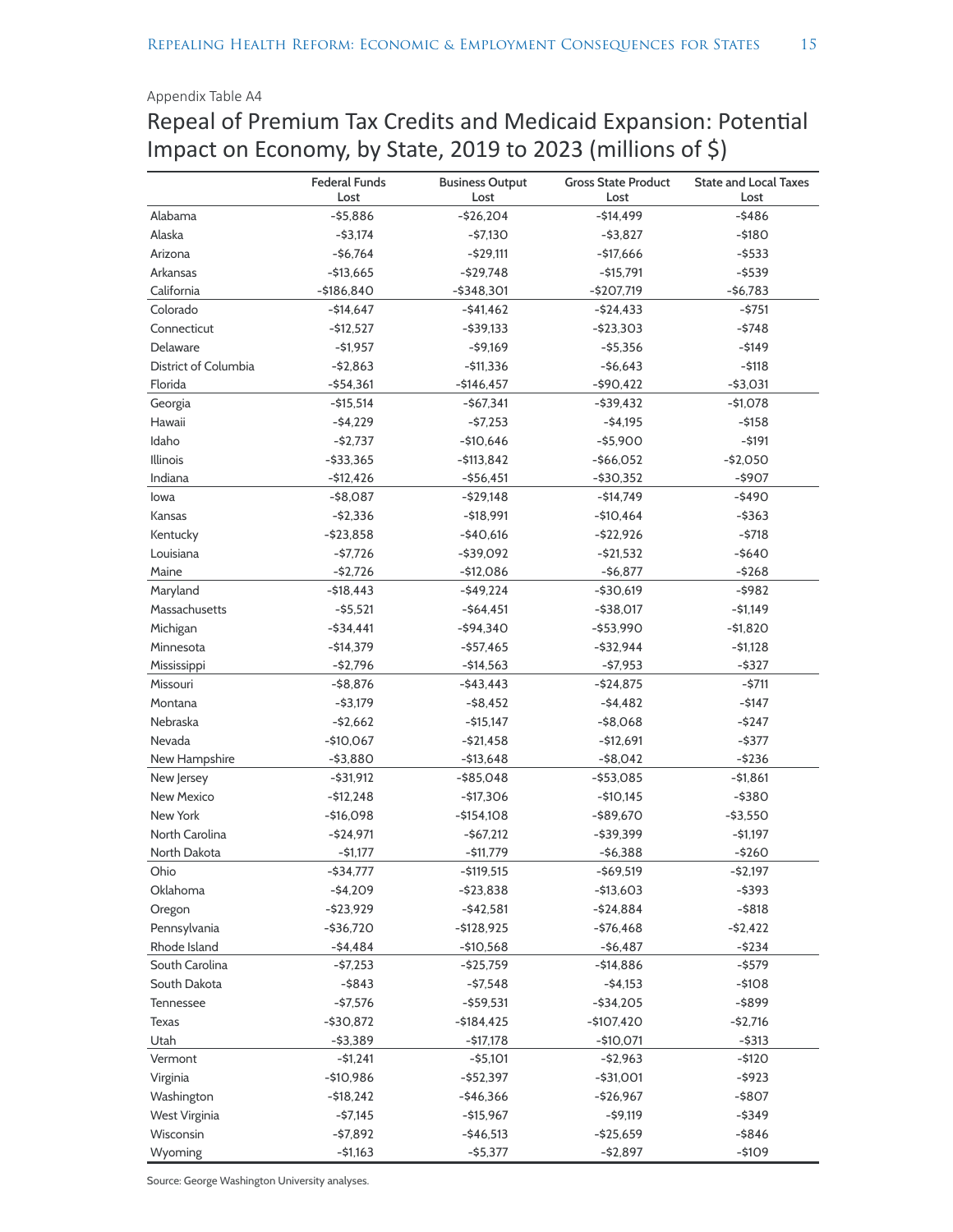#### About the Authors

*All the authors are members of the Center for Health Policy Research in the Department of Health Policy and Management within the Milken Institute School of Public Health at the George Washington University Washington, D.C.*

Leighton Ku, Ph.D., M.P.H., is a professor of Health Policy and Management and director, Center for Health Policy Research. He has conducted health policy and health services research for over 25 years, focusing on topics such as health reform, Medicaid, and the health care safety net. He has authored articles in *Health Affairs, New England Journal of Medicine, American Journal of Public Health,* the Cato Institute's *Economic Development Bulletin,* and other journals. He is on the board of the District of Columbia's Health Benefits Exchange Authority.

Erika Steinmetz, M.B.A., is a senior research scientist with extensive research experience encompassing Medicare, Medicaid, and private insurance. Ms. Steinmetz's expertise is in efficiently analyzing complex data sources to advance our understanding of public health problems. She previously worked at the Association of American Medical Colleges and the U.S. Census Bureau.

Erin Brantley, M.P.H., Ph.D. (cand.), is a senior research associate. Her research interests focus on using rigorous quantitative and qualitative methods to improve health care and health policy. She has examined issues including the health care safety net and the use of preventive services by lowincome populations.

Brian K. Bruen, M.S., Ph.D. (cand.), is a lead research scientist with more than 20 years of experience in health policy analysis focused primarily on Medicaid, Medicare, and pharmaceutical benefit programs. Mr. Bruen is also a lecturer, teaching applied statistics and pharmaceutical policy at the graduate level. He previously worked at Avalere Health, the National Association of Chain Drug Stores, and the Urban Institute.

#### Acknowledgments

This brief was supported by contributions from The Commonwealth Fund, the Geiger Gibson RCHN Community Health Foundation Research Collaborative, and the Milken Institute School of Public Health, George Washington University. The authors are grateful to John Bennett of REMI for technical assistance. Henry Aaron, Sara Rosenbaum, Sara Collins, David Blumenthal, and Sherry Glied offered helpful comments and advice. All opinions in the brief are those of the authors and should not be attributed as positions of the George Washington University or The Commonwealth Fund.

*Editorial support was provided by Chris Hollander.*